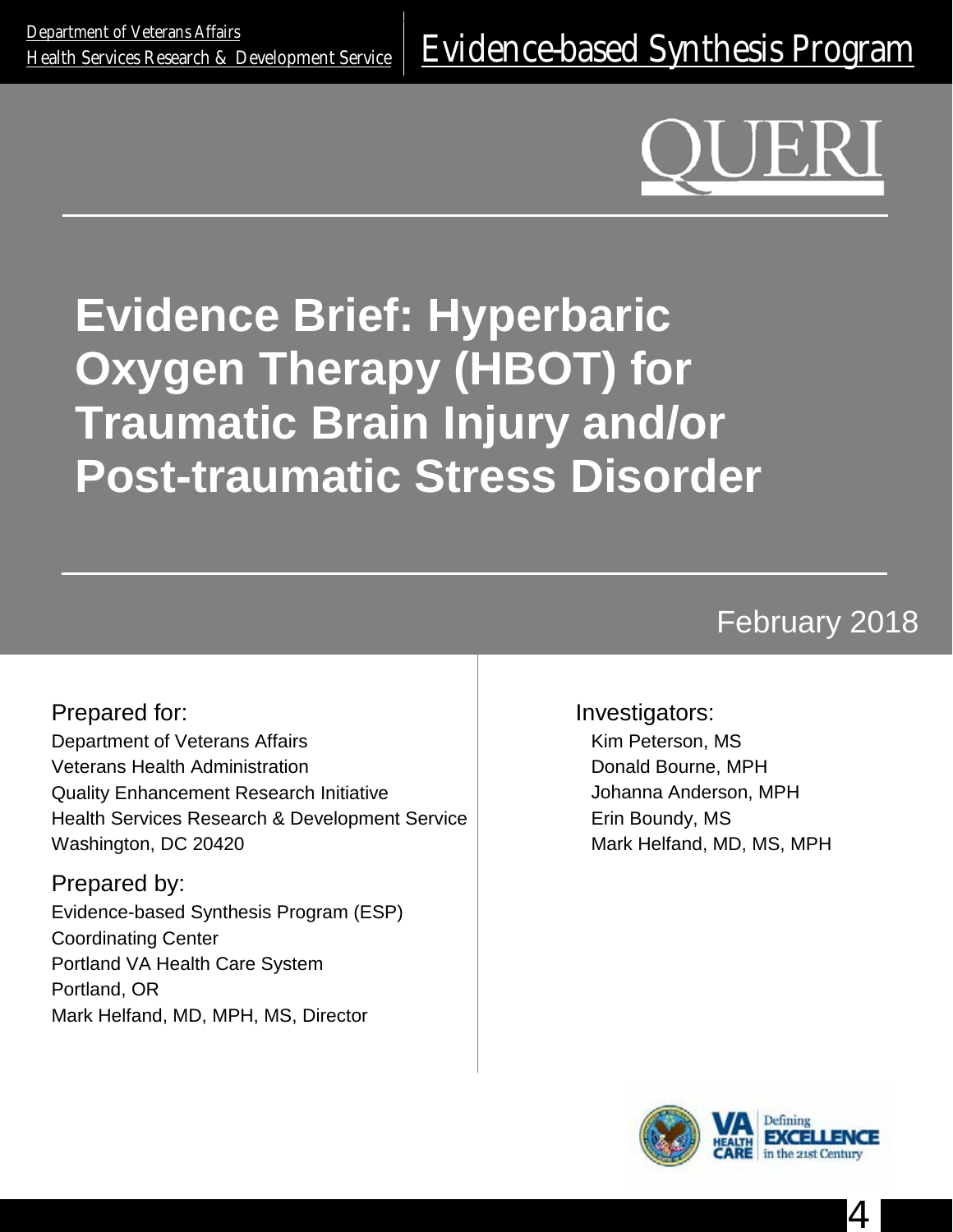### <span id="page-1-0"></span>**PREFACE**

The VA Evidence-based Synthesis Program (ESP) was established in 2007 to provide timely and accurate syntheses of targeted healthcare topics of particular importance to clinicians, managers, and policymakers as they work to improve the health and healthcare of Veterans. QUERI provides funding for four ESP Centers, and each Center has an active University affiliation. Center Directors are recognized leaders in the field of evidence synthesis with close ties to the AHRQ Evidence-based Practice Centers. The ESP is governed by a Steering Committee comprised of participants from VHA Policy, Program, and Operations Offices, VISN leadership, field-based investigators, and others as designated appropriate by QUERI/HSR&D.

The ESP Centers generate evidence syntheses on important clinical practice topics. These reports help:

Develop clinical policies informed by evidence;

Implement effective services to improve patient outcomes and to support VA clinical practice guidelines and performance measures; and

Set the direction for future research to address gaps in clinical knowledge.

The ESP disseminates these reports throughout VA and in the published literature; some evidence syntheses have informed the clinical guidelines of large professional organizations.

The ESP Coordinating Center (ESP CC), located in Portland, Oregon, was created in 2009 to expand the capacity of QUERI/HSR&D and is charged with oversight of national ESP program operations, program development and evaluation, and dissemination efforts. The ESP CC establishes standard operating procedures for the production of evidence synthesis reports; facilitates a national topic nomination, prioritization, and selection process; manages the research portfolio of each Center; facilitates editorial review processes; ensures methodological consistency and quality of products; produces "rapid response evidence briefs" at the request of VHA senior leadership; collaborates with HSR&D Center for Information Dissemination and Education Resources (CIDER) to develop a national dissemination strategy for all ESP products; and interfaces with stakeholders to effectively engage the program.

Comments on this evidence report are welcome and can be sent to Nicole Floyd, ESP CC Program Manager, at Nicole. Floyd@va.gov.

**Recommended citation:** Peterson K, Bourne D, Anderson J, Boundy E, Helfand M. Evidence Brief: Hyperbaric Oxygen Therapy (HBOT) for Traumatic Brain Injury and/or Post-traumatic Stress Disorder. VA ESP Project #09-199; 2018.

This report is based on research conducted by the Evidence-based Synthesis Program (ESP) Coordinating Center located at the **Portland VA Health Care System, Portland, OR**, funded by the Department of Veterans Affairs, Veterans Health Administration, Office of Research and Development, Quality Enhancement Research Initiative. The findings and conclusions in this document are those of the author(s) who are responsible for its contents; the findings and conclusions do not necessarily represent the views of the Department of Veterans Affairs or the United States government. Therefore, no statement in this article should be construed as an official position of the Department of Veterans Affairs. No investigators have any affiliations or financial involvement (*eg*, employment, consultancies, honoraria, stock ownership or options, expert testimony, grants or patents received or pending, or royalties) that conflict with material presented in the report.

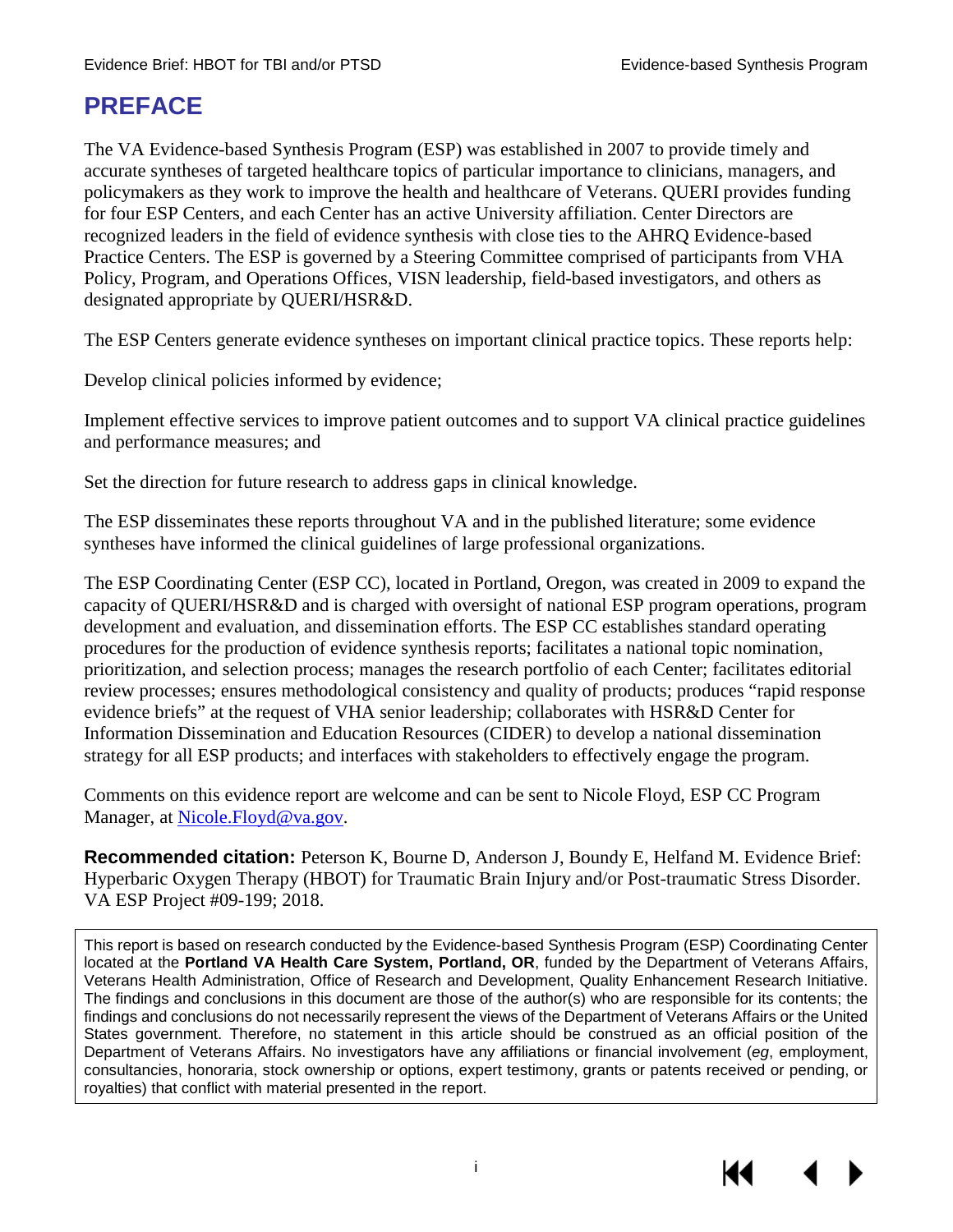$M = 4$ 

 $\blacktriangleright$ 

### <span id="page-2-0"></span>**TABLE OF CONTENTS**

| Considerations for Evaluating HBOT as an Emerging Treatment for TBI/PTSD  7                                                                                                                |  |
|--------------------------------------------------------------------------------------------------------------------------------------------------------------------------------------------|--|
|                                                                                                                                                                                            |  |
|                                                                                                                                                                                            |  |
|                                                                                                                                                                                            |  |
|                                                                                                                                                                                            |  |
|                                                                                                                                                                                            |  |
|                                                                                                                                                                                            |  |
|                                                                                                                                                                                            |  |
|                                                                                                                                                                                            |  |
| KQ1: What are the potential benefits of HBOT for the treatment of TBI and/or PTSD? 14                                                                                                      |  |
|                                                                                                                                                                                            |  |
|                                                                                                                                                                                            |  |
|                                                                                                                                                                                            |  |
| KQ2: What are the potential risks of using HBOT for the treatment of TBI and/or PTSD? 17                                                                                                   |  |
| KQ3 & 4: Do the benefits or risks of HBOT differ per patient characteristics (eg, patient<br>demographics, comorbidities, disease severity) or treatment protocol (eg, number of sessions, |  |
|                                                                                                                                                                                            |  |
|                                                                                                                                                                                            |  |
|                                                                                                                                                                                            |  |
|                                                                                                                                                                                            |  |
|                                                                                                                                                                                            |  |
|                                                                                                                                                                                            |  |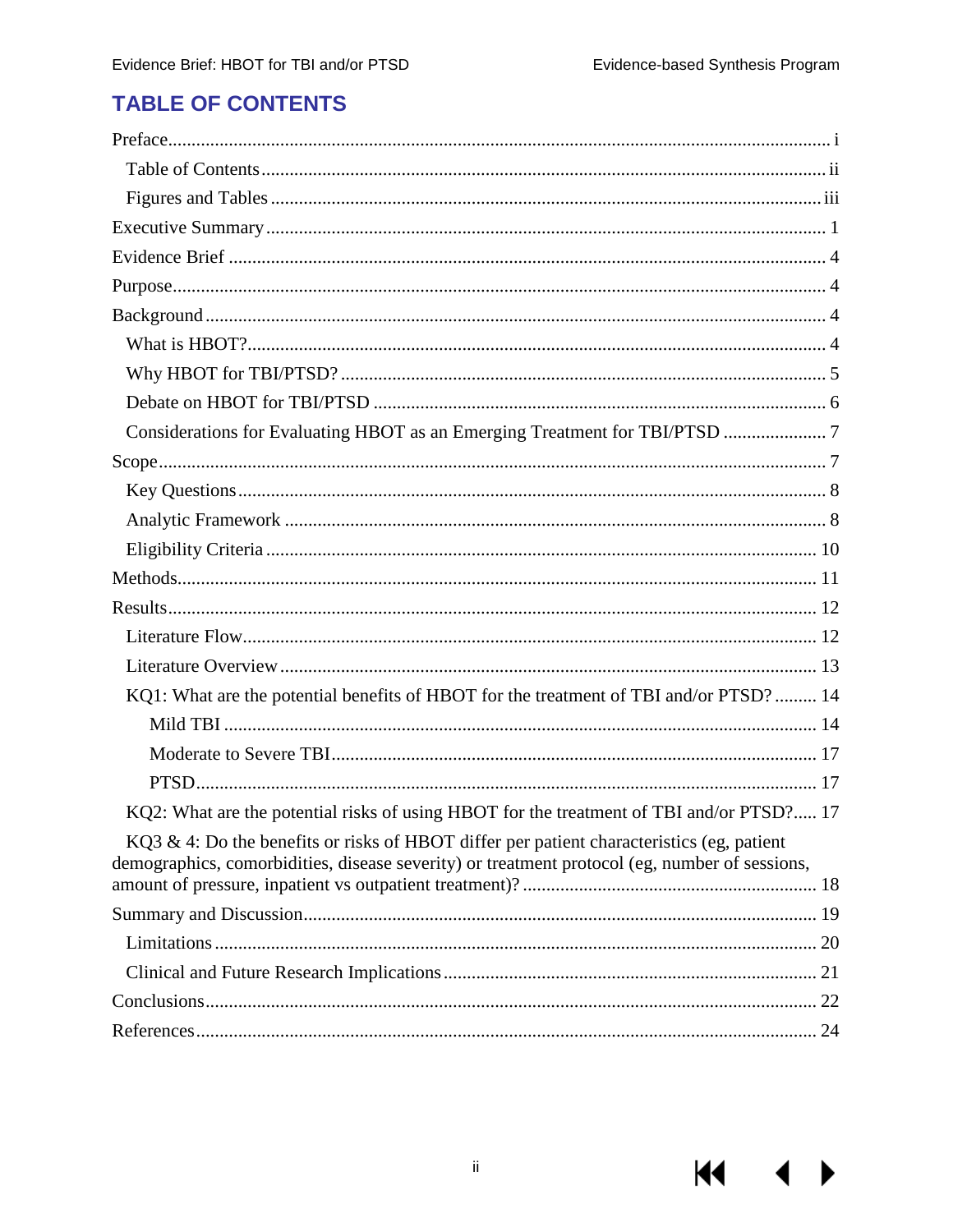$M \cdot 1$ 

 $\blacktriangleright$ 

### <span id="page-3-0"></span>**FIGURES AND TABLES**

| Table 2. Post-Concussive Symptom and Quality of Life Outcomes for HBOT versus Sham in |  |
|---------------------------------------------------------------------------------------|--|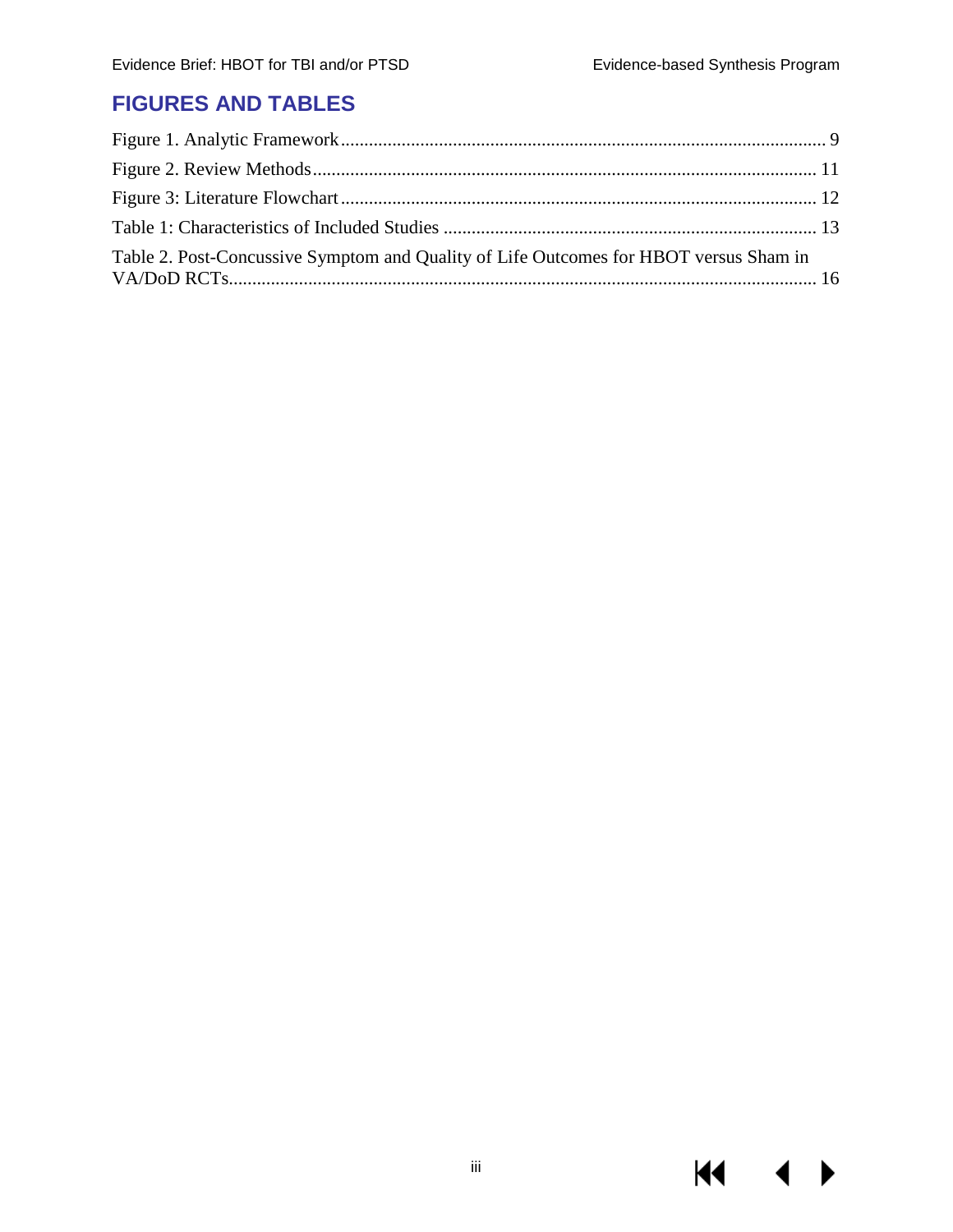### <span id="page-4-0"></span>**EXECUTIVE SUMMARY**

Hyperbaric oxygen therapy (HBOT) is designed to increase the supply of oxygen to our blood and tissues and is thought to have osmotic and angiogenesis effects. In normal air, the oxygen level is only around 21% and the atmospheric absolute (ATA) pressure at sea level is 760 mmHg. HBOT delivers 100% medical grade oxygen inside a chamber where the air pressure is raised at least 1.4 times greater than normal. HBOT has been described as a high-tech, high-touch treatment that can require daily 2-hour sessions for 8 to 10 weeks in which participants are assisted by one or more specially-trained HBOT technicians and are sometimes accompanied by other patients in 'multiplace' chambers.

Following certain types of injuries, our bodies may demand more oxygen than is available in the normal air we breathe to supply our cells with the fuel necessary for healing processes (*eg*, metabolism, cellular growth and repair). The FDA has cleared HBOT, commonly at 100% oxygen delivered between 1.5 and 3.0 ATA, as a combination treatment of increased oxygen (hyperoxia) at increased hydrostatic pressure for several types of injury indications such as wound healing, necrotizing infections, burns, radiation injury, and carbon monoxide poisoning.

Given the microscopic and macroscopic wounds to the white matter of the brain that have been attributed to traumatic brain injury (TBI) and post-traumatic stress disorder (PTSD), HBOT has also been explored as a therapy for these conditions. It has been used anywhere from between 3 to 71 months post-injury for mild TBI and within 24 hours for moderate to severe TBI. Among people who sustain mild TBI, up to 85% report persistent post-concussion symptoms (PPCS). Of those with PPCS, at least 90% have at least one co-occurring behavioral health condition, such as PTSD, and together these conditions have been labeled 'post-deployment syndrome'. Among people with PPCS, mild TBI, PTSD, and post-deployment syndrome, many do not achieve remission with recommended treatments; thus, there remains a great need for innovative therapies.

In case series of TBI and/or PTSD populations, HBOT, mostly at 1.5 ATA, has statistically significantly improved cerebral blood flow and mean scores on post-concussion symptoms (PCS), PTSD, depression, and anxiety symptom checklists, as well as cognitive functioning and quality of life. Statistically significant mean improvement on physiological outcomes and checklists does not always equal clinically significant symptom benefits. To best demonstrate a net benefit, ideally HBOT would significantly improve clinically significant symptom response, function, and quality of life over a control group in randomized controlled trials (RCTs) of patients with mild to severe TBI and/or PTSD, without increasing risk of serious harm.

#### *Background*

The ESP Coordinating Center (ESP CC) is responding to a request from the Center for Compassionate Innovation (CCI) for an evidence brief on the use of hyperbaric oxygen therapy (HBOT) for the treatment of traumatic brain injury (TBI), posttraumatic stress disorder (PTSD), or their cooccurrence. Findings from this evidence brief will be used to inform considerations of clinical use of HBOT in Veterans with TBI and/or PTSD.

#### *Methods*

To identify studies, we searched MEDLINE®, Cochrane Database of Systematic Reviews, Cochrane Central Register of Controlled Trials, and other sources up to September 2017. We used prespecified criteria for study selection, data abstraction, and rating internal validity and strength of the evidence.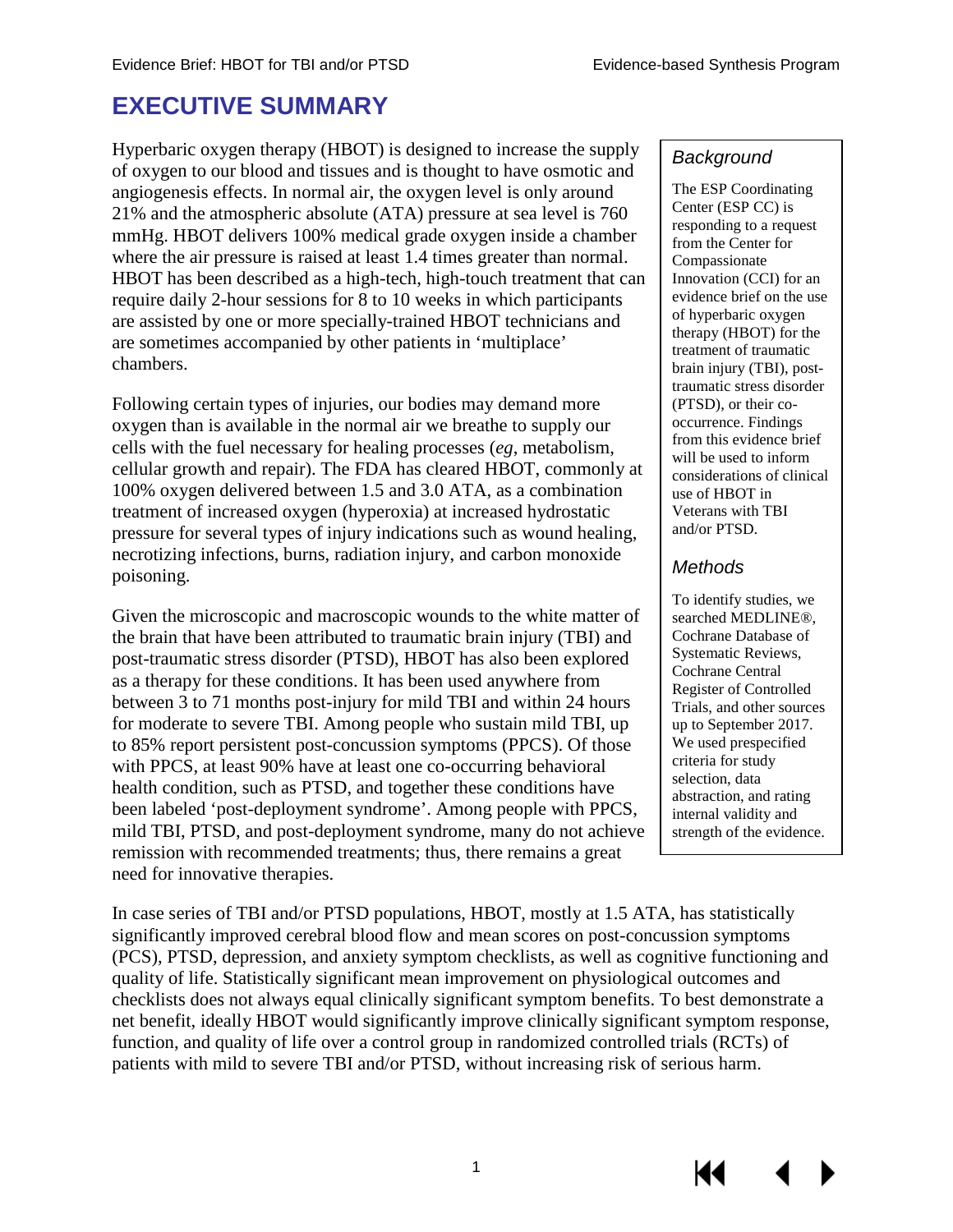Available RCT evidence on using HBOT for TBI and/or PTSD has been controversial, widely debated, and potentially confusing. Department of Veterans Affairs/Department of Defense (VA/DoD)-affiliated researchers, a 2015 US Government Accountability Office report, and a June 2017 independent systematic review have concluded that HBOT is no better than sham. HBOT proponents have raised concerns that (1) HBOT's lack of effectiveness is due to use of a mischaracterized sham in the control groups – shams that were not true shams, but were actually therapeutic treatments and (2) bias against HBOT in VA/DoD RCT investigators that has led to flaws in the design and interpretation of HBOT research. Our independent and objective reanalysis of 16 RCTs found inconclusive evidence of HBOT's benefits at least for mild TBI and PTSD, no obvious indication that bias led to flaws in VA/DoD RCTs, and that current evidence does not clearly support any one argument over another for or against HBOT.

For mild TBI, in the most recent fully published VA/DoD-funded RCT (HOPPS – 'Hyperbaric Oxygen Therapy for Persistent Post-concussive Symptoms After Mild Traumatic Brain Injury'), neither HBOT at 1.5 ATA nor room air at 1.2 ATA (sham) significantly improved the proportion of military service members with a clinically relevant improvement in post-concussive symptoms after 8 to 10 weeks  $(≥ 2$ -point improvement in Rivermead Post-Concussion Symptoms Questionnaire (RPQ—3)) compared to a no-chamber group – which an HBOT proponent described as the "only acceptable control group" (52% vs 33% vs 25%; *P=*0.24) because it lacks the potentially bioactive components of pressure and hyperoxia. Although this finding would seem to negate the 'mischaracterized sham' argument, we cannot rule out that the lack of improvement was due to a lack of adequate statistical power in the HOPPS RCT. Compared to sham (10.5% oxygen  $[O_2]$  at 2.0 ATA, room air at 1.2-1.3 ATA), HBOT given at 1.5 ATA or 2.4 ATA for mild TBI has also not significantly improved mean scores on other post-concussive symptom checklists or quality of life outcomes in other fully published VA/DoD RCTs. Although an Israeli civilian RCT had more positive findings, we have more doubt about its reliability due to its greater methodological limitations.

HBOT also did not significantly improve PTSD symptoms compared to sham in 2 VA/DoD RCTs with concomitant mild TBI and PTSD (mean difference in PTSD score change, -1.49 points, 95% CI -5.79 to 2.80), but interpretation of these findings is limited by imprecision, as only 37% to 65% of study participants had documented PTSD.

In patients with moderate to severe TBI, to best demonstrate a clinically important benefit over usual care, ideally (1) HBOT would significantly reduce risk of mortality, (2) improve the functional status and quality of life of the survivors, and (3) these benefits could be attributed specifically to HBOT and not between-group differences in the intensity level of medical care and decisions about life-sustaining treatment. Per the most recent and comprehensive systematic reviews, only one of these conditions has been met.

HBOT may increase risk of some serious harms when used in moderate to severe TBI. In patients with moderate to severe TBI, HBOT increased risk of severe pulmonary complications, but not seizures or ear barotrauma, compared to sham. In mild TBI, no serious adverse effects were reported and there were no significant differences between HBOT and control groups in specific adverse events

Proponents of HBOT for mild TBI and/or PTSD claim that the main confusion in interpreting the findings of HBOT RCTs is that the control groups of 1.2 to 1.3 ATA have been mischaracterized

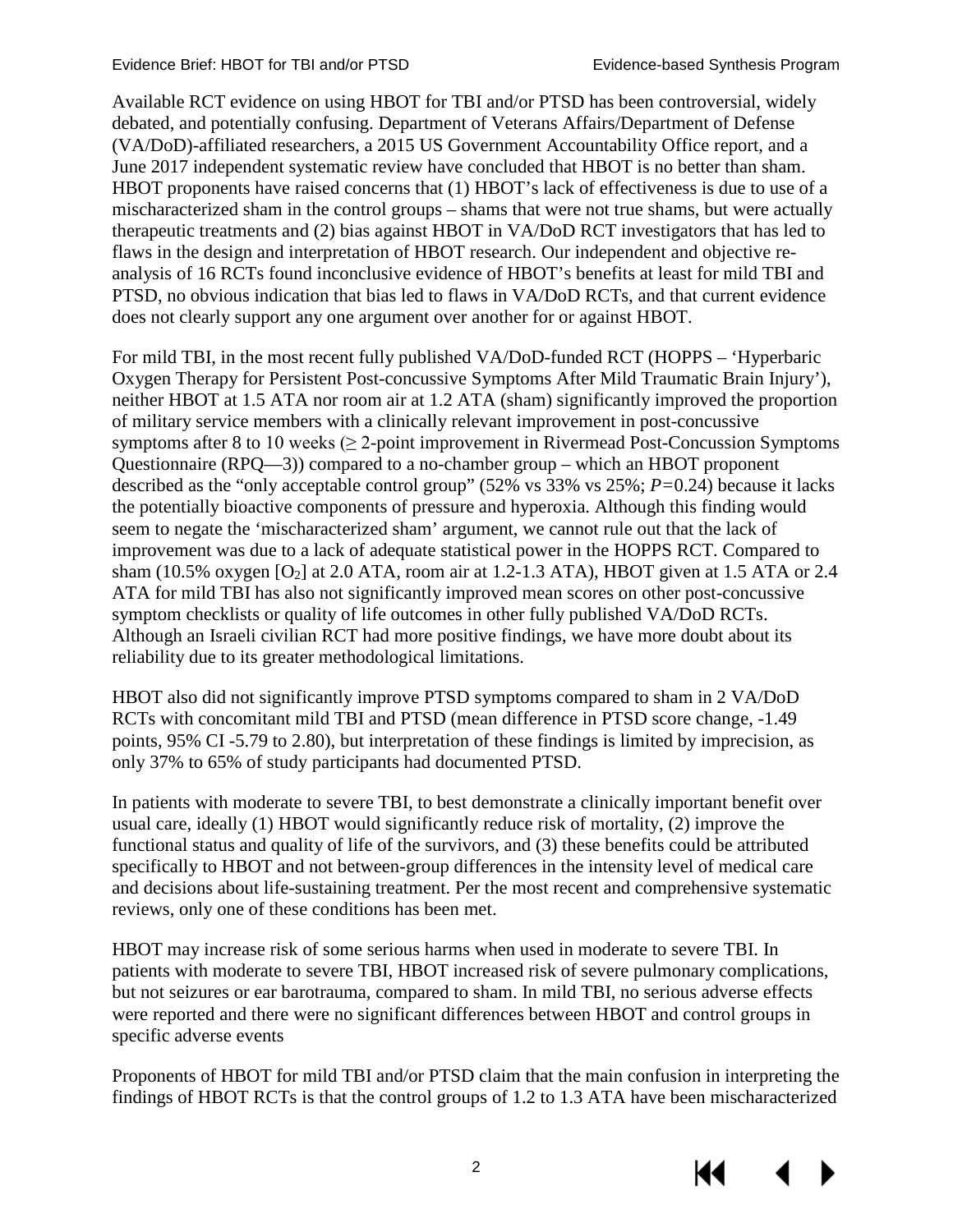as sham. Although the Hyperbaric Oxygen Committee of the Undersea and Hyperbaric Medical Society (UHMS) defines HBOT treatment pressure as at least 1.4 times higher than sea level, proponents of the 'mischaracterized sham' argument have suggested that lower pressures are actually active treatments with documented physiological and clinical effects. But the reliability of this claim is unclear because the documentation the proponents provide is not directly from patients with TBI and/or PTSD, but is from in vitro samples or patients with different conditions whose experiences with 1.2 to 1.3 ATA may or may not be comparable to TBI and/or PTSD, including chronic toxic encephalopathy, autism, cerebrovascular injury, epilepsy, or migraine.

Opponents claim HBOT has consistently shown no significant differences compared to sham, and thus is no more than a high-tech, high-touch ritual with "powerful nonspecific placebo effects". We find 2 factors that preclude interpreting these findings as consistent evidence of no effect: (1) heterogeneity in HBOT protocol (1.5 ATA to 2.4 ATA), outcome assessment methods, timing (immediately following therapy, up to 6 weeks after discontinuation), and patient populations (most recent TBI ranged from 3 to 71 months) and (2) important methodological limitations.

In summary, the large treatment benefits demonstrated for HBOT in uncontrolled case series have not been easily replicated in well-controlled RCTs. Potential explanations for this include that the potential benefits are subtle and demonstration requires larger RCTs, HBOT is in fact ineffective, and/or the sham design has indeed been problematic. We disagree with both sides of the ongoing debate that the current evidence clearly points to one explanation over another. We simply still don't know. Pooling data from the HOPPS trial and the yet unpublished BIMA trial – both of which compared HBOT 1.5 ATA to room air at 1.2 ATA, and used the RPQ to measure PCS symptoms – could shed light on the debate. Broad usage of HBOT as an initial treatment for mild or moderate to severe TBI and/or PTSD in lieu of conventional treatments still does not appear warranted. When patients do not respond to and/or do not tolerate adequate trials of multiple conventional therapy options and are considering emerging treatment options, offering HBOT to Veterans with mild or moderate to severe TBI and/or PTSD is reasonable. Prior to HBOT use, clinicians and patients should consider its potential increased risk of barotrauma and/or pulmonary complications. A small-scale clinical demonstration may provide the opportunity to improve data collection on comorbidities, clinically relevant patient outcomes, patient expectations, and documentation of the types and durations of previous and ongoing treatments.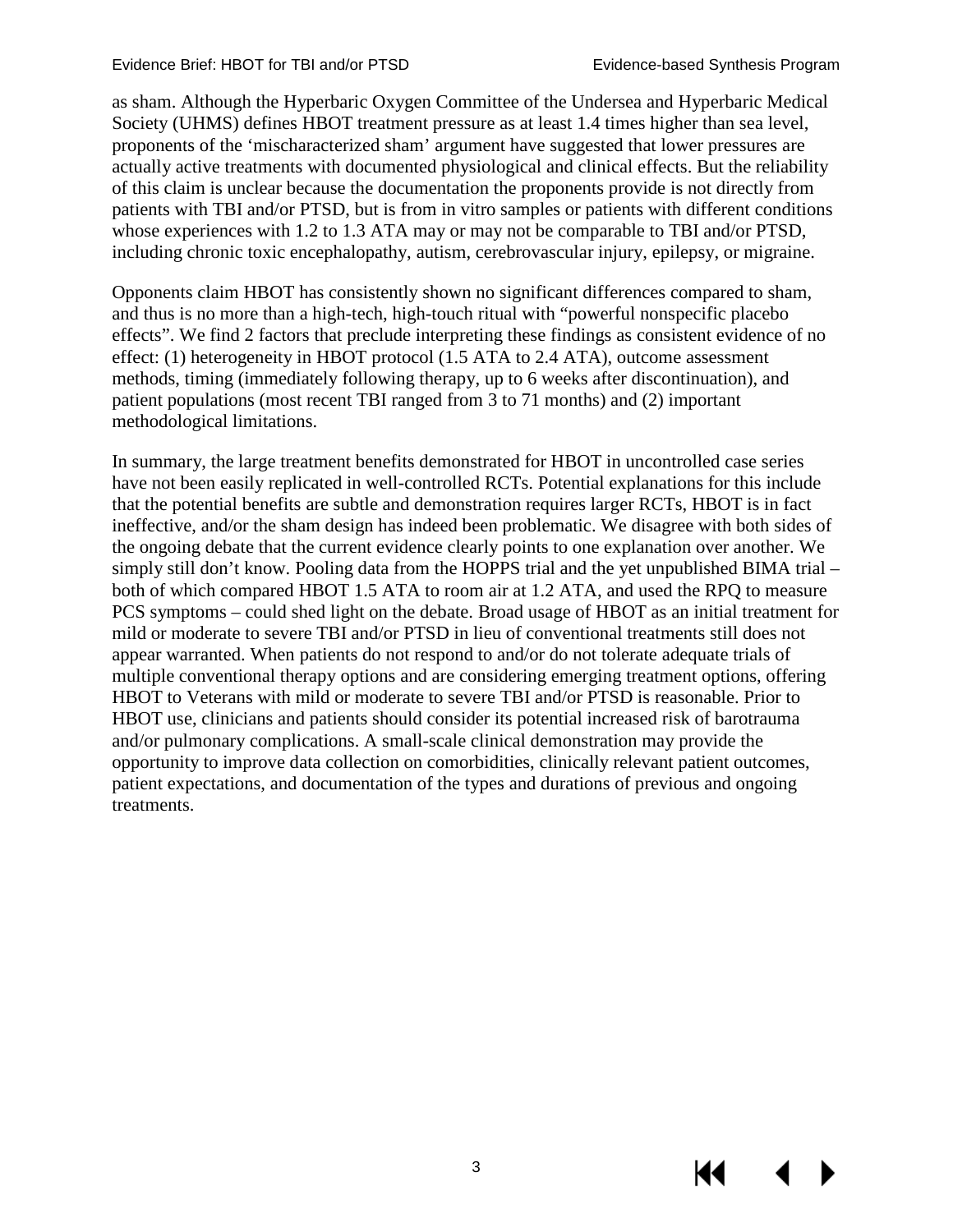### <span id="page-7-0"></span>**EVIDENCE BRIEF**

### <span id="page-7-1"></span>**PURPOSE**

The ESP Coordinating Center (ESP CC) is responding to a request from the Center for Compassionate Innovation (CCI) for an evidence brief on the use of hyperbaric oxygen therapy (HBOT) to treat Veterans with traumatic brain injury (TBI) and post-traumatic stress disorder (PTSD) in whom other treatments have not been successful. Findings from this evidence brief will be used to inform considerations of clinical use of HBOT in Veterans with TBI and/or PTSD.

### <span id="page-7-2"></span>**BACKGROUND**

### <span id="page-7-3"></span>**WHAT IS HBOT?**

Hyperbaric oxygen therapy (HBOT) is designed to increase the supply of oxygen to our blood and tissues and is thought to have osmotic and angiogenesis effects. In the normal air we breathe, the level of oxygen is only around 21% and the atmospheric absolute (ATA) pressure at sea level is 760 mmHg. According to the Hyperbaric Oxygen Committee of the Undersea and Hyperbaric Medical Society (UHMS),<sup>[1](#page-27-1)</sup> HBOT involves breathing  $100\%$  oxygen while inside a chamber where the air pressure is at least 1.4 times greater than normal.

Certain types of injuries that damage our cells, impair blood flow, and dysregulate our metabolism can result in a deficiency in the amount of oxygen reaching our tissues ('hypoxia'). Our bodies may demand more oxygen than is available in the normal air we breathe to supply our cells with the fuel for the necessary healing processes (*eg*, producing stem cells, inhibiting inflammation, reducing swelling, protecting cells from dying, promoting new blood vessel growth, regulating cellular metabolism, and promoting cellular growth and repair). The enhanced oxygen availability provided by HBOT has been associated with some of these healing mechanisms. As a medical device, hyperbaric chambers require 510(K) clearance from the United States Food & Drug Administration (FDA).<sup>2</sup> As of 2/1/18, HBOT - commonly delivered at 100% oxygen between 1.5 and 3.0 ATA, and defined as a combination treatment of increased oxygen (hyperoxia) at increased hydrostatic pressure - currently has 13 FDA-cleared indications, including treatment of air or gas embolism, carbon monoxide poisoning, decompression sickness ('the bends'), and soft tissue necrosis (see Appendix A in the supplemental materials for entire list) – none of which are PTSD or TB[I.](#page-27-1) $3$ 

There are many types of hyperbaric chambers available that vary in features such as whether they are constructed of steel ('hard') or made of acrylic or urethane ('soft'), or accommodate only one patient ('monoplace') or more than one patient ('multiplace') at a time. HBOT chambers involve the use of medical-grade oxygen and are ideally operated by specially trained technicians who work under the supervision of a clinician.<sup>4</sup> Depending on initial condition, tolerability of treatment, and treatment response, HBOT duration and frequency can vary from a few sessions to multiple sessions a day, 5 days a week, for 6 to 10 weeks. HBOT can be a highly social experience. Depending on the treatment plan, patients may have daily interactions with a team of nurses and hyperbaric technicians, and may interact with other participants in multiplace chambers.

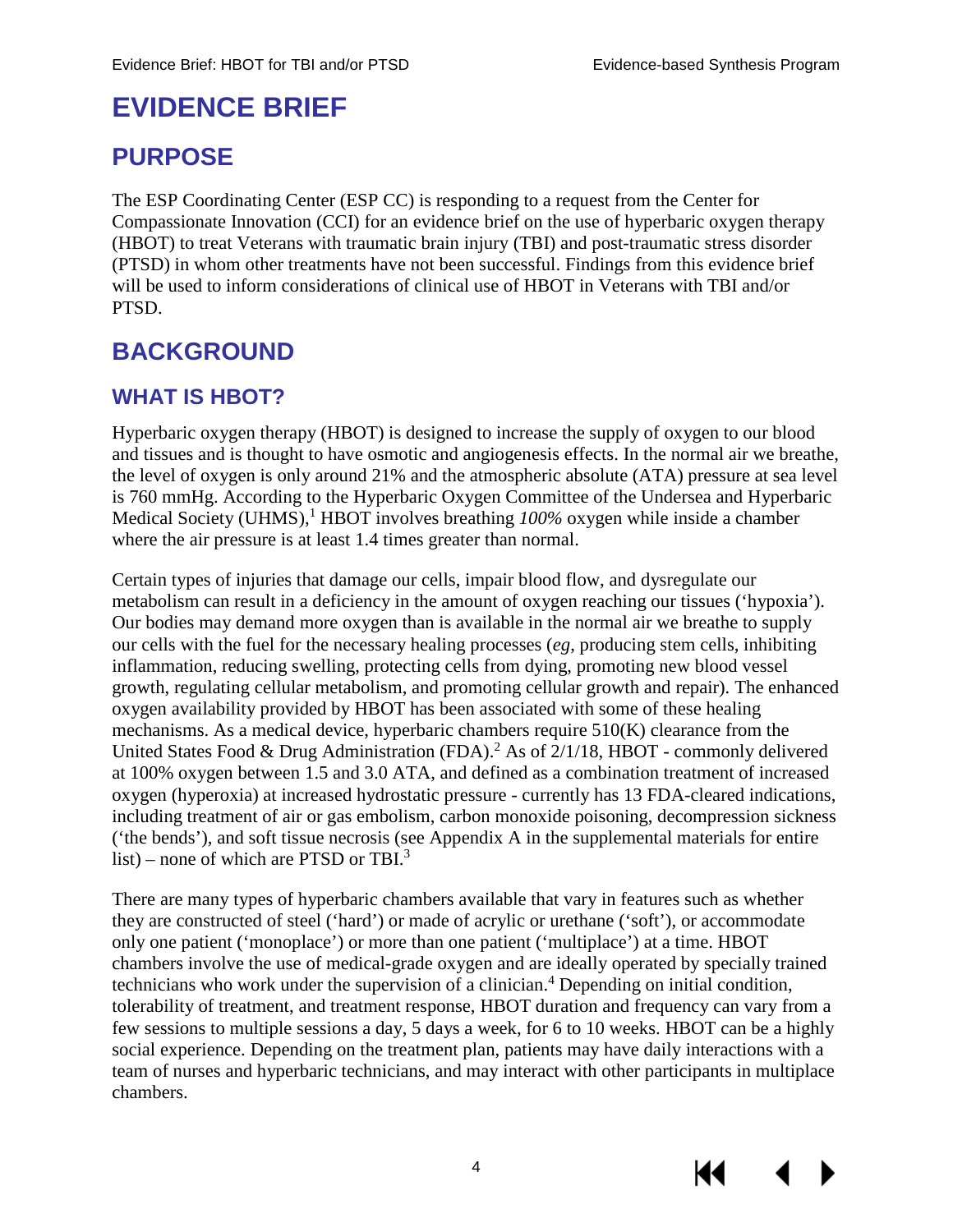### <span id="page-8-0"></span>**WHY HBOT FOR TBI/PTSD?**

Whether traumatic brain injury is mild or severe, patients can experience persistent and sometimes lifelong physical, cognitive, and emotional changes. Significant overlap exists among symptoms of TBI, persistent post-concussion symptoms (PPCS), and PTSD. In cases of moderate to severe TBI, defined as Glasgow Coma Scale (GCS) < 13 (plus normal or abnormal structural imaging, alteration of consciousness of  $> 24$  hours, loss of consciousness of  $> 30$ minutes, and posttraumatic amnesia of  $> 1$  day), care is centered around life-saving measures as necessary, [suc](#page-27-1)h as decompressive craniectomy, barbiturate administration, and seizure prophylaxis.**<sup>5</sup>** However, mortality rates are still 19% to 36%**<sup>6</sup>** [a](#page-27-1)nd many survivors (> 50%) experience some degree of disability, cognitive impairment, behavioral changes, and are at increased risk for a multitude of neurological diseases that can result in moderate to severe functional impairment.**[7](#page-27-2)[,8](#page-27-3)**

Among people who sustain a mild TBI (loss of consciousness of 0 to 30 minutes, normal structural imaging, alteration of consciousness, posttraumatic amnesia  $\leq$  24 hours, and GCS of 13 to 15), cognitive deficits in the first 2 weeks post-injury are common, but many recover within 30 days.<sup>9</sup> However, many report persistent post-concussion symptoms (PPCS) including physical (*ie,* headache, dizziness, vision), cognitive (*ie,* memory, focus, judgment), and emotional (*ie,* depression, anger, anxiety) changes that last longer than 3 months following their injury and may take 6 months to a year to completely resolve.<sup>10-12</sup> Of those with PPCS, at least 90% have at least one co-occurring behavioral health condition such as depression, substance use disorder, or posttraumatic stress disorder, as well as chronic pain, sensory amplification, and medically unexplained symptoms, and together these conditions have been labeled 'postdeployment multisymptom disorder' or 'post-deployment syndrome'.[13](#page-27-4)[,14](#page-27-5) Reasons for lack of expected improvement can be complex and multidimensional, including failure to receive evidence-based interventions due to variability in clinician judgment and patients' barriers to access and adherence, or presence of confounding prognostic factors, including medical and/or psychiatric comorbidities, premorbid personality traits, injury characteristics, biological and psychosocial factors, and/or inadequate psychoeducation.<sup>15[,16](#page-27-7)</sup> Many PPCS symptoms are similar to those of PTSD, and there is a high prevalence (50-80%) of PTSD among those diagnosed with PPCS or mild TBI.<sup>14,17</sup> It has been hypothesized that neuronal damage following TBI may be involved in the development of neuropsychiatric disorders such as PTSD.[17 I](#page-28-3)n those with no history of physical head trauma, exposure to a life-threatening event or traumatic emotional experience can lead to abnormal activation of certain brain regions, such as the amygdala, which may also be involved in the development of PTSD. Discussion exists about the relationship between PTSD and TBI, whether PTSD-like symptoms in TBI should be classified as PTSD or a TBI symptom[,18](#page-28-3) or whether PTSD with and without a history of physical head trauma may have different mechanisms and/or should be classified as different subtypes (Appendix G – peer review disposition document).

Although the evidence base is limited,<sup>19[,20](#page-28-2)</sup> VA/DoD Clinical Practice Guidelines (VA/DoD CPG) for concussion-mild TBI recommend optimizing symptom improvement, functioning, wellbeing, and quality of life through a primary care, symptom-driven, personalized, and collaborative stepped-care approach including psychoeducation, cognitive rehabilitation, nonpharmacologic interventions such as sleep hygiene, education, dietary modification, physical therapy, relaxation, behavioral health treatments, and/or pharmacologic interventions (see Appendix B in supplemental materials for full list of related guidelines).<sup>[21](#page-28-3)</sup> VA/DoD guidelines

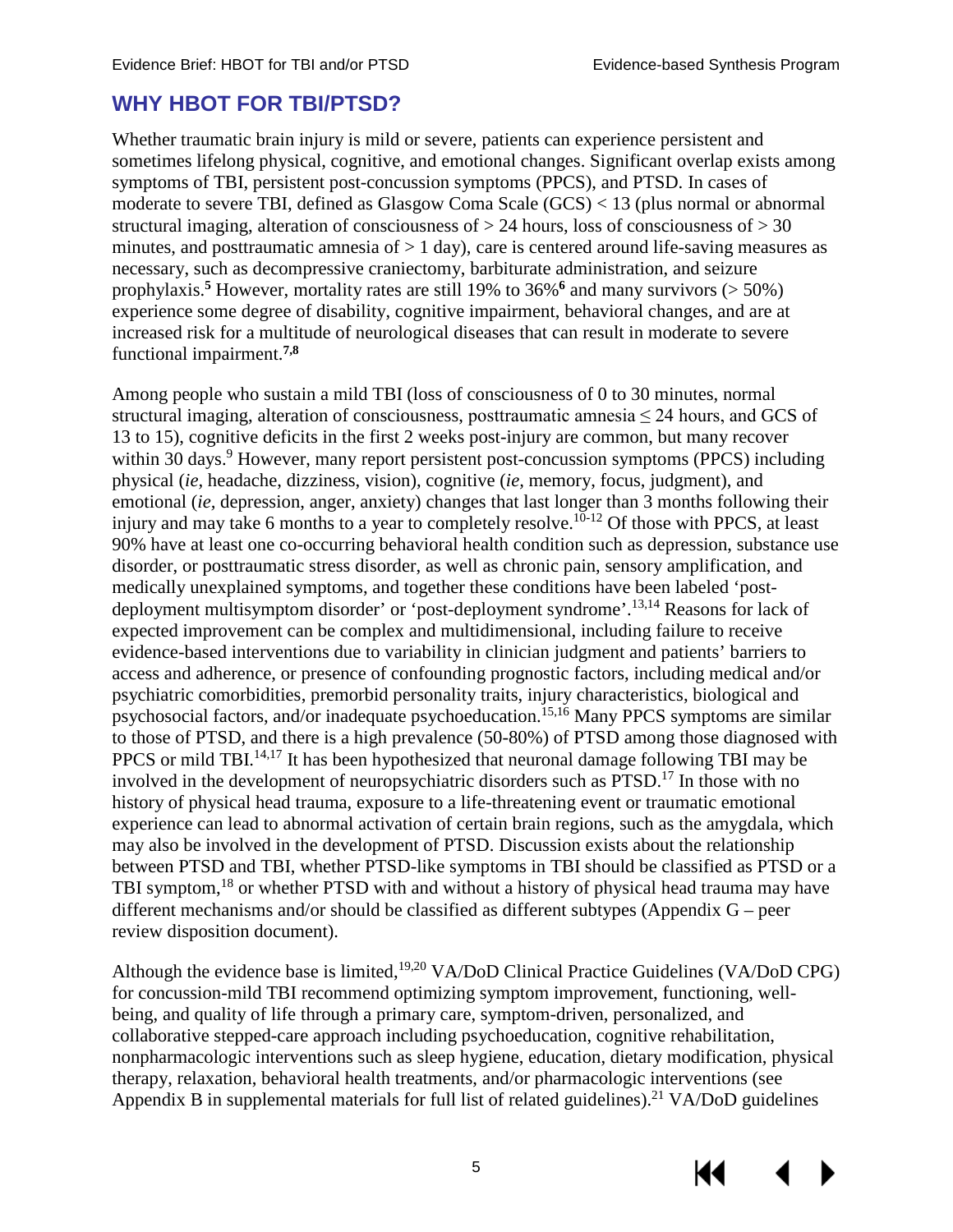for PTSD recommend individual, manualized, trauma-focused psychotherapy over pharmacologic and other non-pharmacologic interventions as primary treatment.<sup>22</sup>

Although some patients diagnosed with PPCS, mild TBI, PTSD, or post-deployment syndrome may not receive appropriate guideline-recommended treatments, among those that do, a large proportion have refractory symptoms, highlighting the great need for innovative treatments that can improve the health and well-being of this patient population. HBOT is one innovative treatment being explored for these difficult-to-treat conditions, given the potential for HBOT to promote healing of the microscopic and macroscopic wounds to the white matter of the brain that have been attributed to traumatic brain injury (TBI) and post-traumatic stress disorder (PTSD) (*eg*, shearing of axonal pathways and small blood vessels,<sup>23-25</sup> including the common secondary injuries of cerebral hypoxia, increased cranial pressure, disruption of brain tissue and cellular metabolism, and inflammation)[.26](#page-28-3) In animal models of TBI, HBOT 1.5 ATA to 3 ATA has increased tissue oxygenation and neuro[nal](#page-28-3) stem cell proliferation and reduced inflammation, pressure in the brain and cellular death.<sup>27</sup> In TBI patients, HBOT 1.5 ATA to 2.5 ATA improved cerebral blood flow<sup>23,28</sup> and glucose metabolism.<sup>29</sup> Gene array analyses have demonstrated positive impacts on gene expression. $27,30$ 

### <span id="page-9-0"></span>**DEBATE ON HBOT FOR TBI/PTSD**

Although RCTs are available, HBOT for TBI and/or PTSD continues to be promoted largely based on case series and anecdotal testimonials. For example, in a few small military cohorts of 45 service members with chronic blast-induced mild to moderate TBI, PPCS, and PTSD, forty 60-minute sessions of HBOT 1.5 ATA resulted in 36% to 96% increases in perceived quality of life and percentage back to normal cognitive, physical, and emotional function reported.<sup>[28](#page-28-5)[,31](#page-28-8)</sup> There are also many testimonials and anecdotal reports of HBOT as a "miracle cure" for TBI and/or PTSD that is "giving people back their lives.["32,](#page-28-9)[33](#page-28-10) Based on such anecdotal reports, HBOT has gained some political advocacy, such as from Congressman Walter B. Jones in North Carolina and other lawmakers, which has resulted in Oklahoma, Texas, and Indiana passing legislation establishing funding to provide eligible Veterans with TBI and/or PTSD with access to HBOT.[34](#page-29-0) To address anecdotal reports, on 8/22/2013 FDA issued a Consumer Update statement that "HBOT has not, however, been proven to be the kind of universal treatment it has been touted to be on some internet sites" and listed brain injury as one of the conditions for which "the safety and effectiveness of HBOT has not been established."<sup>35</sup>

Available RCT evidence on using HBOT for TBI and/or PTSD has been controversial, widely debated, and potentially confusing. Skeptics have described HBOT as no more than a high-tech, high-touch ritual<sup>36</sup> with "powerful nonspecific placebo e[ffec](#page-29-0)ts"<sup>37</sup> due to the "act of engaging in daily HBO treatment sessions for more than one month,"<sup>37</sup> that is often accompanied by "greatly" reduced duty schedules" and "enhanced access to leisure time.["24](#page-28-3) HBOT for TBI and/or PTSD has not yet been endorsed for broad use or coverage in practice guidelines and payer policies (Appendix B).

Proponents of HBOT have stated that the main confusion in interpreting the findings of HBOT RCTs is that the control groups of 1.2 to 1.3 ATA have been mischaracterized as "sham", when they are actually active treatments that are effective in their own rights. The suggestion that the low-pressure control groups are therapeutic is based on the premise that the slight increase in air pressure and/or the minor increases in oxygen partial pressure are biologically and

6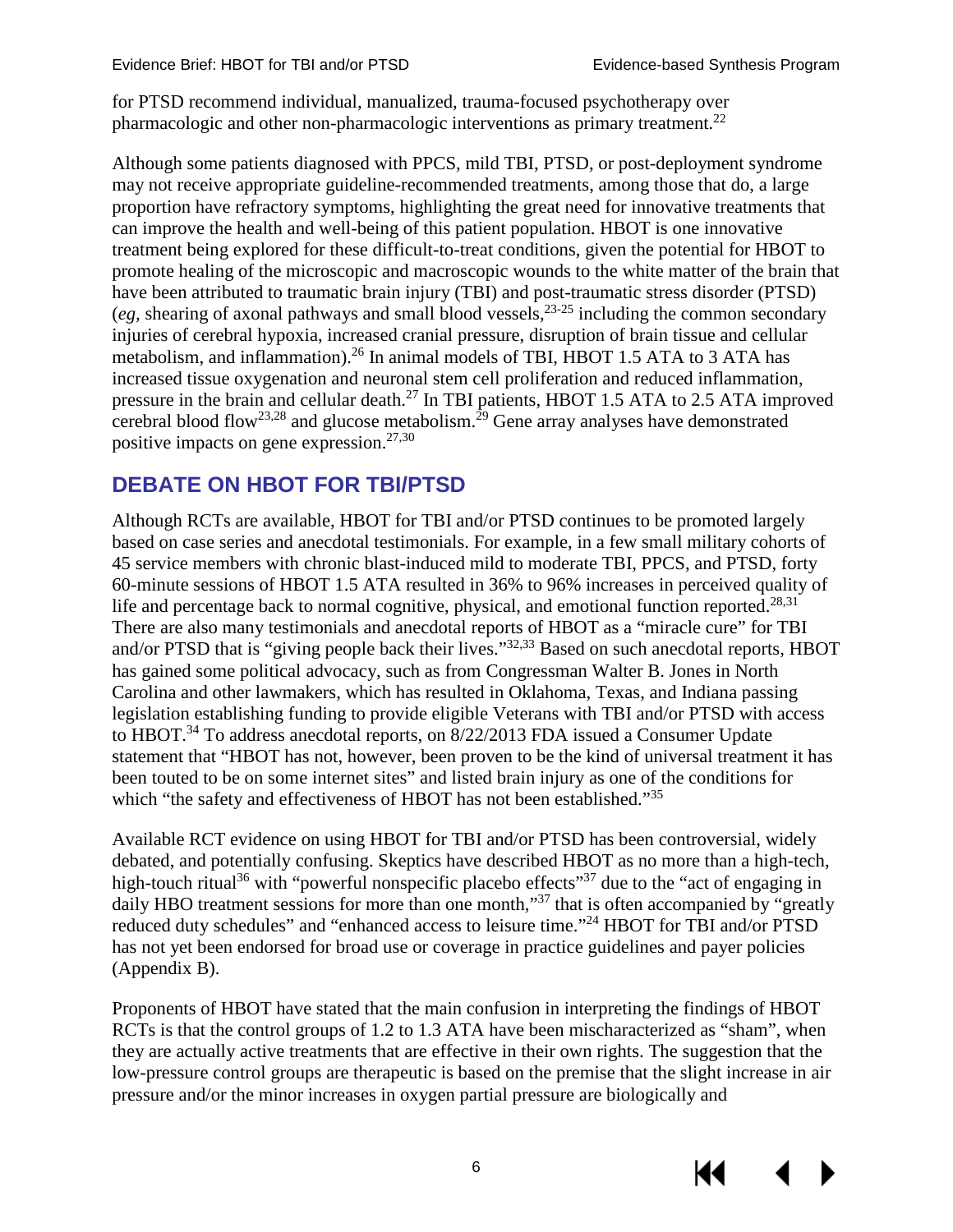physiologically active.[38,](#page-29-1)[39](#page-29-2) HBOT proponents have also raised concerns about bias against HBOT in VA/DoD RCT investigators that has led to flaws in the design and interpretation of HBOT research.<sup>40-46</sup>

### <span id="page-10-0"></span>**CONSIDERATIONS FOR EVALUATING HBOT AS AN EMERGING TREATMENT FOR TBI/PTSD**

The high prevalence and burden of TBI and/or PTSD combined with the lack of broadly effective treatments has created a definite need to identify additional therapeutic options. If the types of clinical ritualistic components that characterize HBOT are of interest (*ie*, high-tech, high-touch, mental break), other innovative treatments for TBI and/or PTSD that might be reasonable to explore or to compare HBOT to include HBNO2 (mild hyperbaric pressure of 1.3 ATA and regular air) and float therapy. For example, with float therapy, also known as sensory deprivation and restricted environmental stimulus therapy (REST), people can experience a "nearly 100 percent stimuli-free environment" by effortlessly floating in a futuristic pod filled with 150 gallons of skin temperature water and 1,000 pounds of Epsom salt where there is absolutely no light and sound and all "routine environmental and physical stimulation, such as light, sound, and gravity" are removed.<sup>47,[48](#page-29-4)</sup> The theory behind REST is that the sensory deprivation could stimulate reparative synaptic changes in the brain ('rewiring' or 'neuroplasticity') and some preliminary functional MRI case reports have shown REST has increased activity in brain regions commonly affected by TBI. $47$  Also, some have suggested exploring the use of regular air delivered at mild hyperbaric pressure of 1.3 ATA (HBNO2), as it has shown some clinical improvement and is "significantly less expensive and logistically simpler treatment" than HBOT.<sup>23</sup>

Regardless of the innovative intervention, to best assess the impact, the ideal evidence would include individuals with well-documented TBI and/or PTSD, would document their existing comorbidities and baseline severity and duration of symptoms, and would evaluate the treatment effects on clinically important benefits as recommended by the VA/DoD CPG (including functioning, well-being, and quality of life). At least for HBOT, to help add meaning to why any such improvements occur, and potentially shed light on the sham debate, clinical evaluation should be done in tandem with neuroimaging and assessment of the role of potentially exaggerated patient expectations that may have resulted due to publicized reports of HBOT as a "miracle cure". As any positive effects of HBOT should not come at the expense of increased risk of serious harm, assessment of the adverse effects of HBOT is also important. To best assess the generalizability of available evidence on HBOT to Veterans with TBI and/or PTSD in whom other treatments have been unsuccessful, ideally the types and durations of previous and ongoing treatments would be well-documented.

The aim of this evidence brief is to evaluate the potential impact of HBOT on TBI and/or PTSD on certain clinically important benefits and harms and evaluate whether they differ based on patient characteristics and variation in HBOT protocol.

### <span id="page-10-1"></span>**SCOPE**

*Objective:* To synthesize the evidence regarding the potential benefits and risks of hyperbaric oxygen therapy (HBOT) for traumatic brain injury (TBI), post-traumatic stress disorder (PTSD), or their co-occurrence.

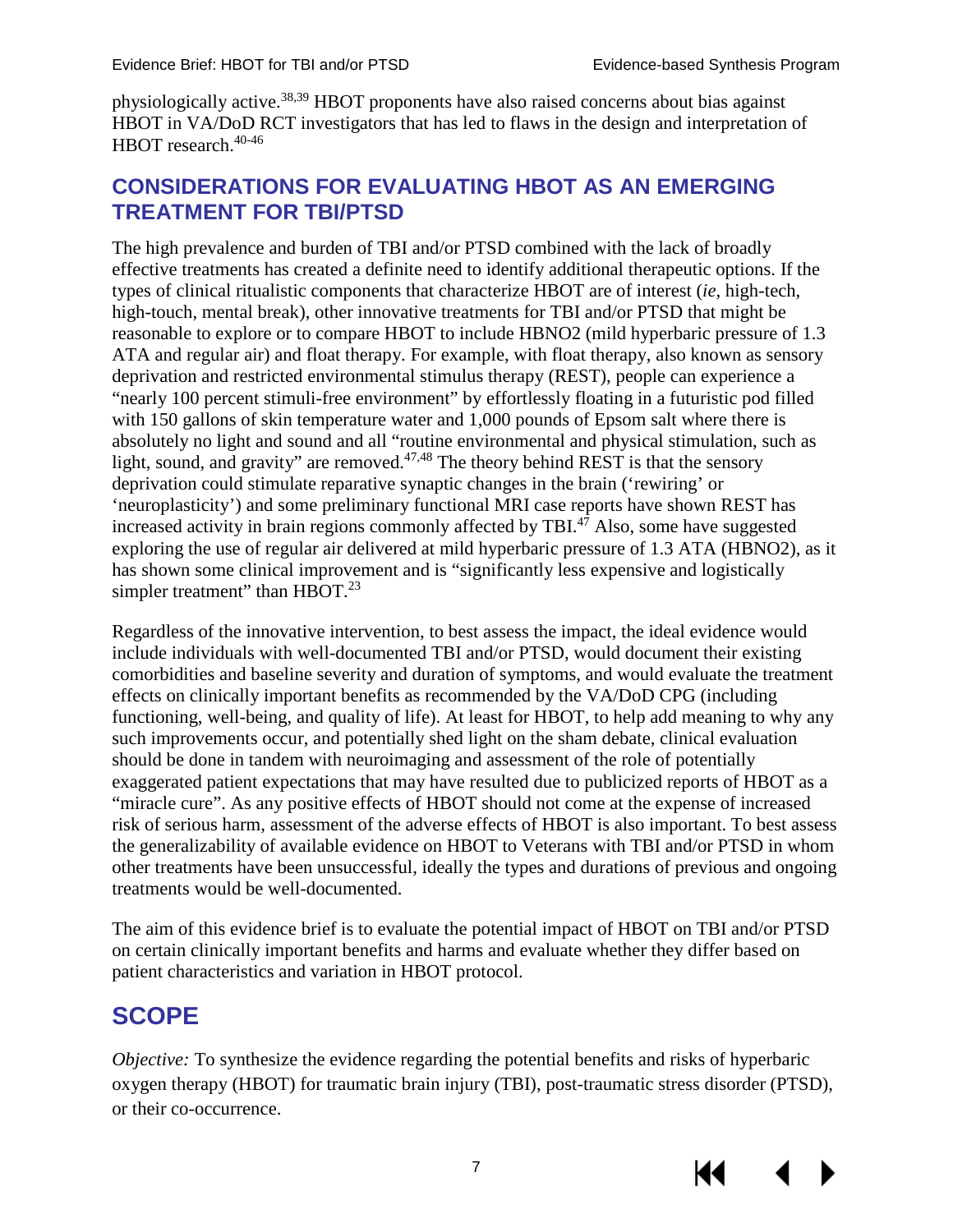К

### <span id="page-11-0"></span>**KEY QUESTIONS**

- *KQ1*: What are the potential benefits of HBOT for the treatment of TBI and/or PTSD?
- *KQ2:* What are the potential risks of using HBOT for the treatment of TBI and/or PTSD?
- *KQ3:* Do the benefits or risks of HBOT differ per patient characteristics (*eg*, patient demographics, comorbidities, disease severity)?
- *KQ4:* Do the benefits or risks of HBOT differ per treatment protocol (*eg*, number of sessions, amount of pressure, inpatient vs outpatient treatment)?

### <span id="page-11-1"></span>**ANALYTIC FRAMEWORK**

The analytic framework below (Figure 1) illustrates the Population, Interventions, Comparators, Outcomes, Timing, Setting, and Study designs (PICOTSS) of interest that guided this review and their relationship to the key questions. This evidence brief addresses the evidence evaluating the direct link between HBOT and health and clinically significant outcomes (Key Question 1) and potential risks (Key Question 2). Key Questions 3 and 4 examines whether the benefits and/or risks of HBOT differ per patient characteristics (*eg*, patient demographics, comorbidities, disease severity) or per treatment protocol (*eg*, number of sessions, amount of pressure, inpatient vs outpatient treatment).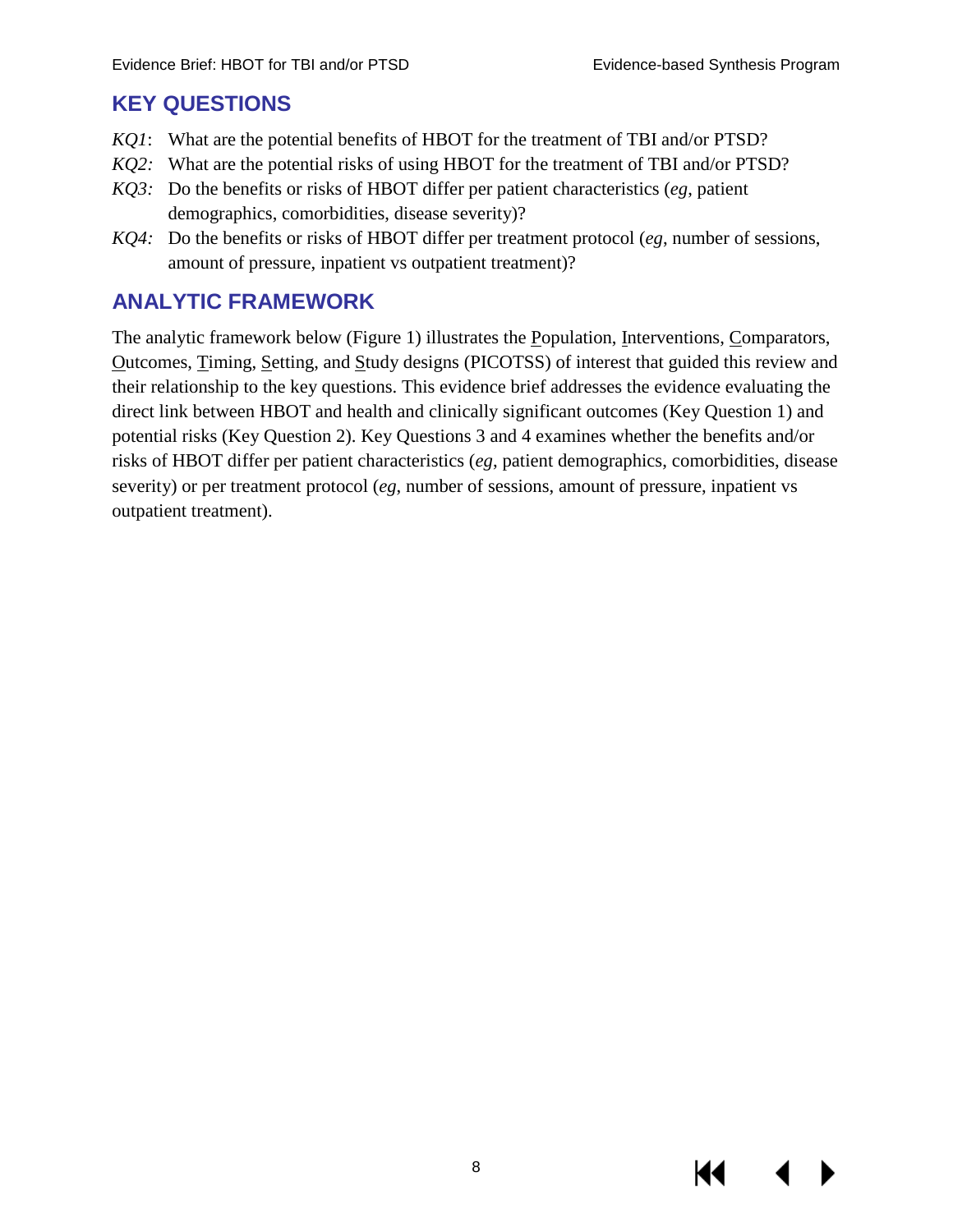#### **Figure 1. Analytic Framework**

<span id="page-12-0"></span>

KI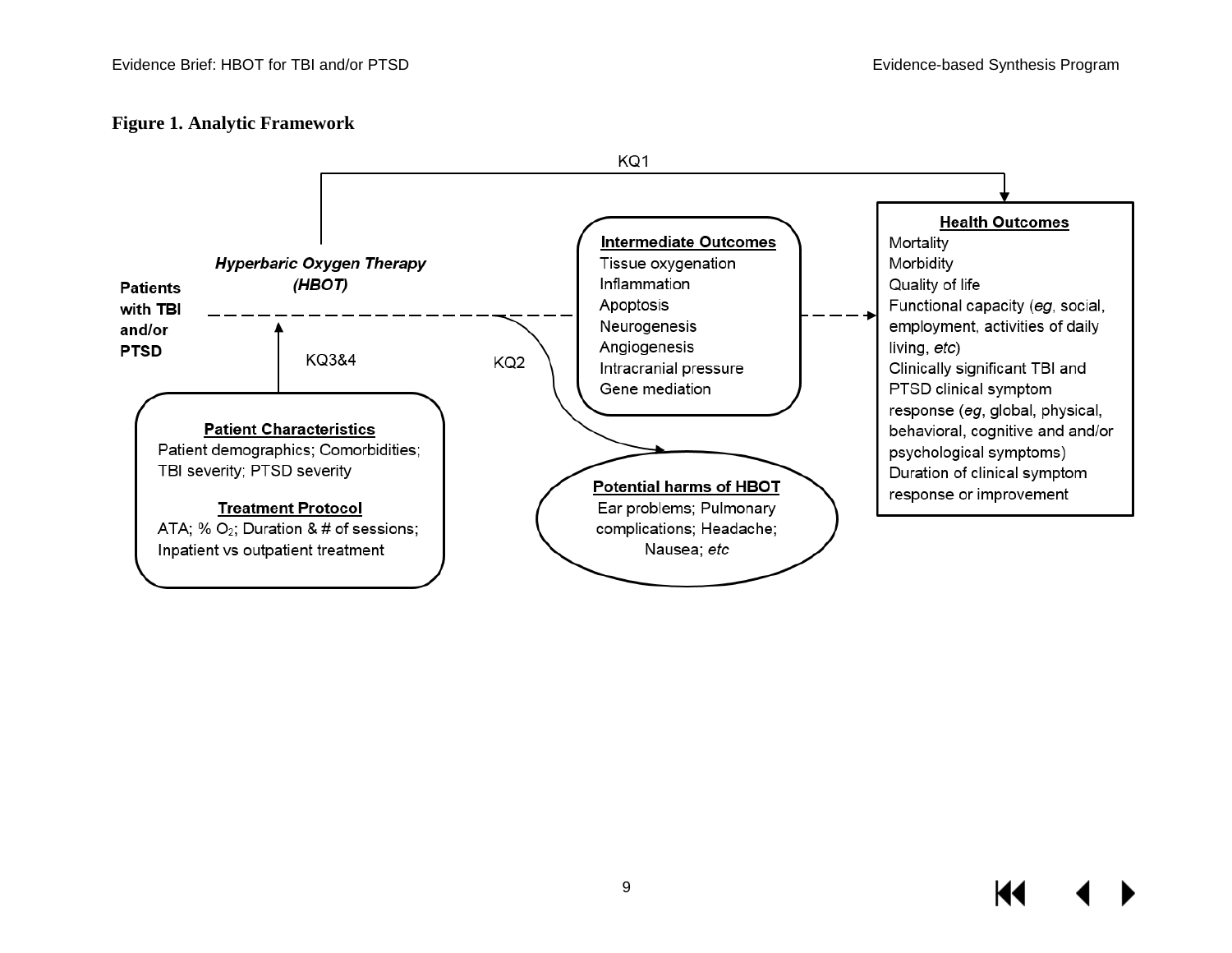### <span id="page-13-0"></span>**ELIGIBILITY CRITERIA**

The ESP included studies that met the following criteria:

- *Population:* Patients with TBI, PTSD, or the co-occurrence of TBI and PTSD
- $\mathbf{L}^{\text{max}}$ *Intervention*: HBOT, any protocol
- *Comparator*: Any. Regardless of the debate over whether or not the comparator groups of room air at < 1.5 ATA have been mischaracterized as 'sham' and are actually a therapeutic dose of HBOT (described above), for the sake of describing the included study results, we will refer to them as sham.
- *Outcomes:*
	- o *Benefits*: Mortality, morbidity, quality of life, functional capacity (*eg*, social, employment, activities of daily living, *etc*), clinically significant TBI and PTSD clinical symptom response (*eg*, global, physical, behavioral, cognitive and and/or psychological symptoms), and duration of clinical symptom response or improvement. An example of clinically significant clinical symptom response is the proportion of patients with  $\geq 2$ -point change in Rivermead Post-Concussion Symptoms Questionnaire. We will accept any definition of clinically significant clinical symptom response. We will consider measures of mean change in clinical symptoms to address gaps in clinical response measures. We will exclude intermediate physiologic measures, such as intracranial pressure, cerebrospinal fluid lactate levels, or changes in cerebral blood flow that patients may not subjectively experience.
	- o *Harms:* Any (ear problems, pulmonary complications, headache, nausea, *etc*)
- *Timing:* Any
- *Setting*: Any
- *Study design:* Systematic reviews (prioritized based on Robinson et al<sup>49</sup>), randomized controlled trials, and concurrently controlled cohort studies. We will consider case series (N>1) only to address gaps in evidence from studies with control groups. We will exclude case reports  $(N=1)$ .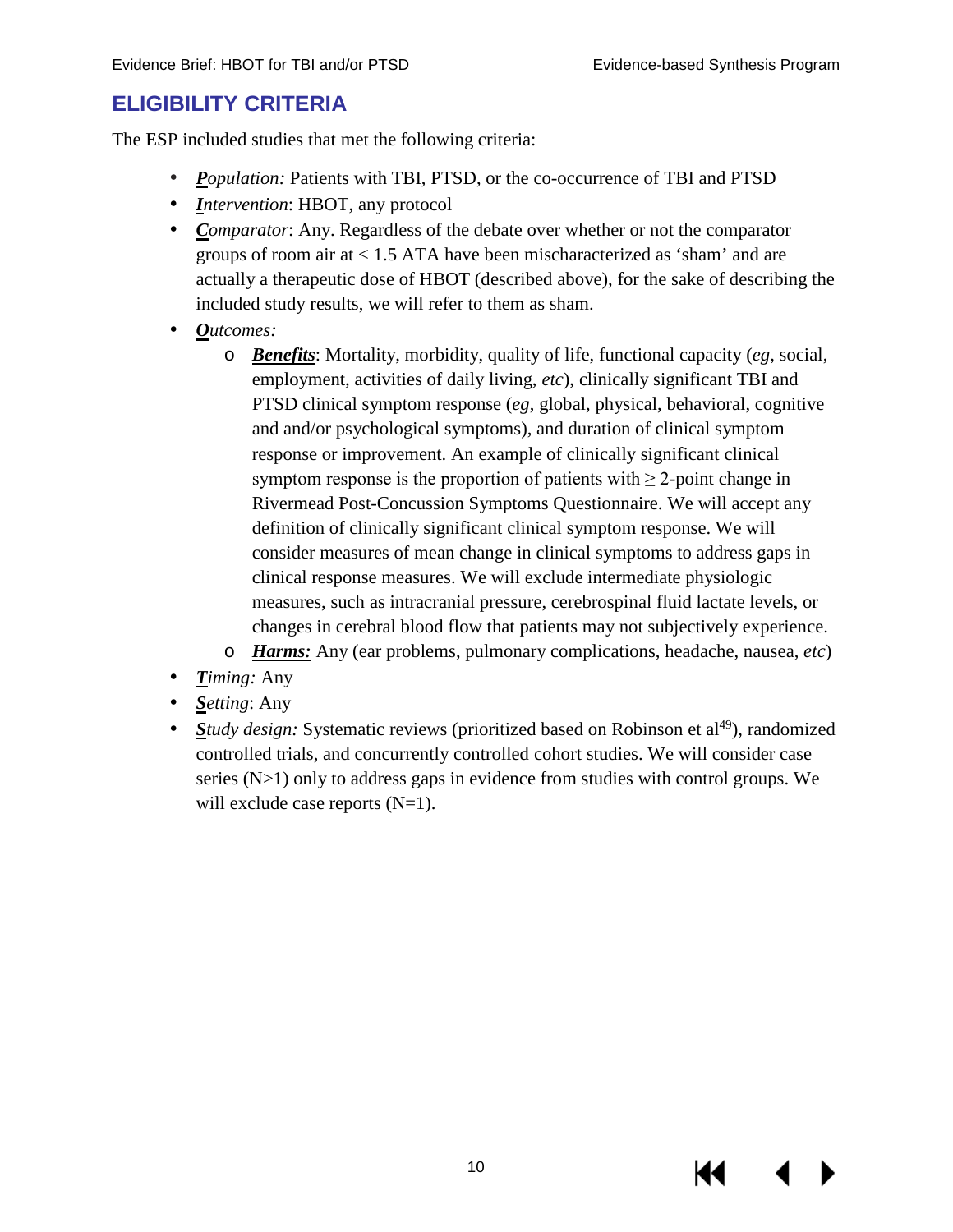### <span id="page-14-0"></span>**METHODS**

We followed the steps in the systematic review process outlined below. For complete search strategies, see Appendix C in supplemental materials. A draft version of this report was reviewed by peer reviewers as well as clinical leadership. Their comments and our responses are presented in the Supplemental Materials, Appendix G.

#### <span id="page-14-1"></span>**Figure 2. Review Methods**

#### **Searching**

- Databases: MEDLINE®, Cochrane Database of Systematic Reviews, Cochrane Central Register of Controlled Trials, CINAHL, PILOTS, The Database of Randomised Controlled Trials in Diving and Hyperbaric Medicine
- Scientific Information Requests to 20 manufacturers
- Date: 01/01/2012 to 09/20/2017
- Terms: hyperbaric oxygen therapy, HBOT, traumatic brain injury, posttraumatic stress

#### **Study Selection/Data Abstraction**

- Dual independent review of abstracts and full-text articles
- . Data abstraction completed by one investigator and checked by another
- Prioritized evidence from systematic reviews, RCTs, and controlled cohort studies
- SR selection criteria from Robinson 2015<sup>1</sup>

#### **Quality Assessment**

- ROBIS Risk of Bias Tool for systematic review<sup>2</sup>
- Assessed subsample (4 studies) of RCTs for concordance with SR quality assessment using Drug Effectiveness Review Project Methods<sup>3</sup> Dual independent quality assessment

#### **Synthesis**

- Synthesized data quantitatively when homogenous (Microsoft® Excel® for Windows, 2016)
- Synthesized data qualitatively when meta-analysis not suitable
- Graded strength of evidence (SOE) according to AHRQ Guidance4

**1:** Robinson et al. Twelve recommendations for integrating existing systematic reviews into new reviews: EPC guidance. J Clin Epidemiol. 2016; **2:** Whiting et al. ROBIS: A new tool to assess risk of bias in systematic reviews was developed. J Clin Epidemiol. 2016; **3:** McDonagh et al. Methods for the drug effectiveness review project. BMC Med Res Methodol. 2012; **4:** Berkman et al. Grading the Strength of a Body of Evidence When Assessing Health Care Interventions for the Effective Health Care Program of the Agency for Healthcare Research and Quality: Agency for Healthcare Research and Quality;2013.



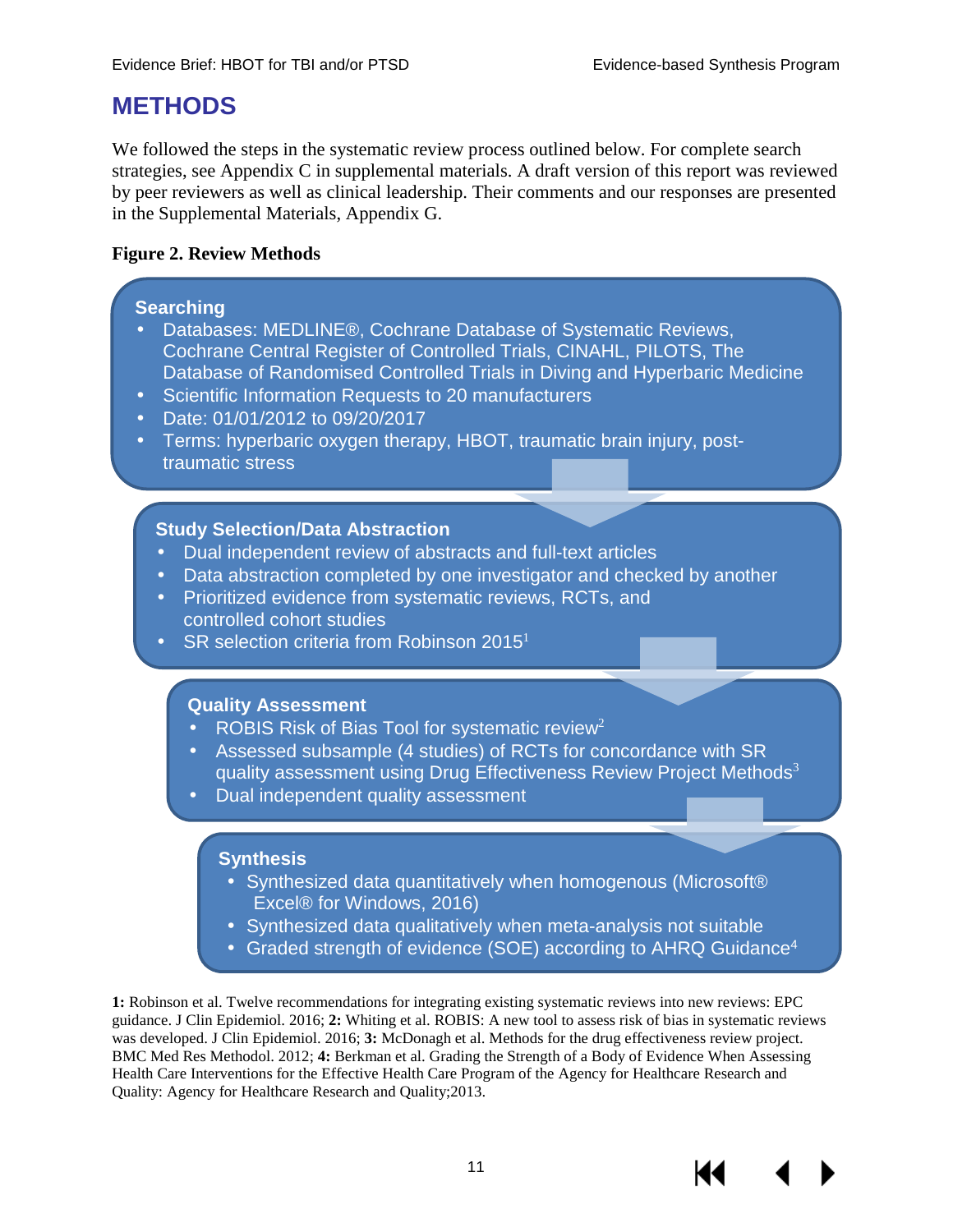### <span id="page-15-0"></span>**RESULTS**

The literature flow diagram (Figure 1) summarizes the results of the search and study selection processes. See Appendix D in supplemental materials for full list of excluded studies.

### <span id="page-15-1"></span>**LITERATURE FLOW**

#### <span id="page-15-2"></span>**Figure 3: Literature Flowchart**

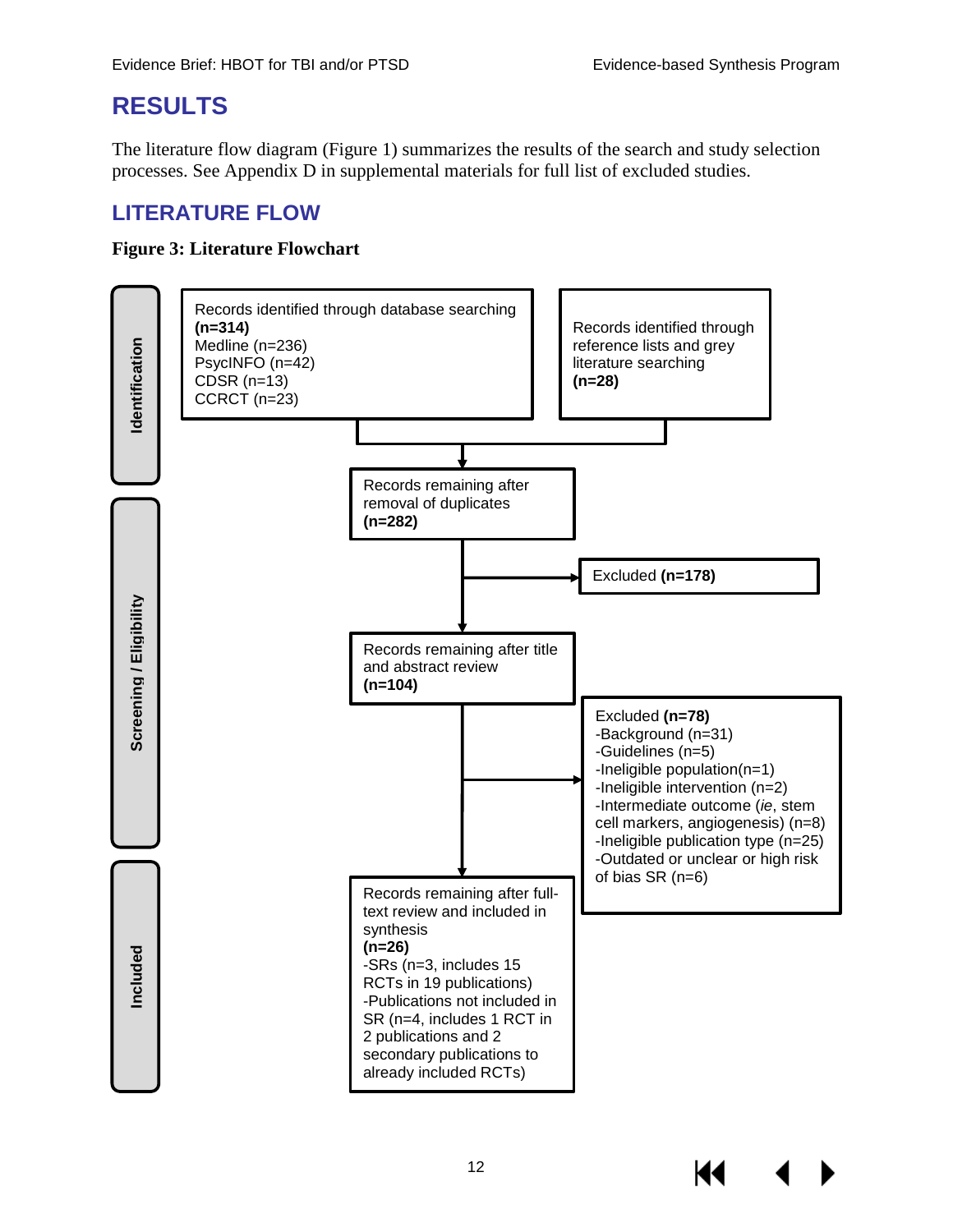### <span id="page-16-0"></span>**LITERATURE OVERVIEW**

Our search identified 282 unique, potentially relevant articles. We included 3 good-quality systematic reviews<sup>[26](#page-28-11)[,50](#page-30-1)[,51](#page-30-2)</sup> which included 15 RCTs (in 19 publications),  $^{23-25,29,52-68}$  $^{23-25,29,52-68}$  $^{23-25,29,52-68}$  $^{23-25,29,52-68}$  and one subsequently published RCT (in 4 publications),<sup>[69,](#page-31-0)[70](#page-31-1)</sup> for a total of 26 publications (Table 1; see supplemental materials Appendix E for full evidence tables). Five  $RCTs^{23-25,53-55,63,66,67,69,70}$  $RCTs^{23-25,53-55,63,66,67,69,70}$  $RCTs^{23-25,53-55,63,66,67,69,70}$  $RCTs^{23-25,53-55,63,66,67,69,70}$  $RCTs^{23-25,53-55,63,66,67,69,70}$  $RCTs^{23-25,53-55,63,66,67,69,70}$  $RCTs^{23-25,53-55,63,66,67,69,70}$  $RCTs^{23-25,53-55,63,66,67,69,70}$  $RCTs^{23-25,53-55,63,66,67,69,70}$ reported outcomes for patients with mild TBI with or without PTSD, 10 RCTs<sup>[29,](#page-28-12)[52,](#page-30-3)[57-62](#page-30-5)[,64](#page-31-5)[,65](#page-31-6)[,68](#page-31-7)</sup> reported outcomes for patients with moderate to severe TBI, and 1 RCT<sup>56</sup> failed to report on TBI severity. No studies focused exclusively on patients with PTSD or separately analyzed PTSD subgroups, and the prevalence of PTSD in these studies was  $36\%$ <sup>66</sup> to  $65\%$ <sup>63</sup>. The majority of studies were in mostly male populations with a mean age range from 20 to 44 years. The number of HBOT sessions ranged from 3 to 84 and exposure lasted from 1 to 2 hours. We generally concurred with the ratings from previous systematic reviews that most studies had 'few' or acceptable levels of methodological limitations. The majority of RCTs were short-term  $(\leq 10$ weeks) and none evaluated durability of effects.

We identified one potentially relevant study on mild TBI (BIMA) that is pending publication, and additional ongoing studies (see Appendix F in supplemental materials for details).<sup>71</sup> None of the ongoing studies are expected to address important gaps in the literature. We sent requests for scientific information to 20 HBOT chamber manufacturers to identify additional published, unpublished, and supplemental data on published studies, but did not receive any submissions.

| <b>Population</b>                          | <b>Evidence</b>                                  | <b>Patient</b><br><b>Characteristics</b>        | Sham<br><b>HBOT</b><br><b>Characteristics</b><br><b>Characteristics</b> |                                                                  | Methodological<br>limitations                          |  |
|--------------------------------------------|--------------------------------------------------|-------------------------------------------------|-------------------------------------------------------------------------|------------------------------------------------------------------|--------------------------------------------------------|--|
| Mild TBI with<br>or without<br><b>PTSD</b> | 5 RCTs <sup>23-25,53-</sup><br>55,63,66,67,69,70 | Service<br>members or<br>Veterans: 0 to         | # sessions: 30<br>to $40$                                               | # RCTs with<br>sham: 3 <sup>24,25,53-</sup><br>55,63,66,67,69,70 | 4/5 had few* or<br>acceptable <sup>†</sup><br>50,51    |  |
|                                            | $N = 320$                                        | 100%                                            | Exposure: 60 to<br>117 minutes                                          | $#$ sessions: 30                                                 | $1/5$ not                                              |  |
|                                            |                                                  | % male: 39 to                                   |                                                                         | to $40$                                                          | assessed <sup>69,70</sup>                              |  |
|                                            |                                                  | 100%                                            | Duration: 8 to 12                                                       |                                                                  |                                                        |  |
|                                            |                                                  |                                                 | weeks                                                                   | Exposure: 60 to                                                  |                                                        |  |
|                                            |                                                  | Mean age<br>range: 21 to 53                     | ATA: 1.3 to 2.4                                                         | 117 minutes                                                      |                                                        |  |
|                                            |                                                  | years                                           |                                                                         | Duration: 8 to 12                                                |                                                        |  |
|                                            |                                                  |                                                 | % O <sub>2</sub> : 100%                                                 | weeks                                                            |                                                        |  |
|                                            |                                                  | Time from TBI<br>to HBOT<br>initiation: 3 to 71 |                                                                         | ATA: 1.2 to 1.3                                                  |                                                        |  |
|                                            |                                                  | months                                          |                                                                         | $%$ O <sub>2</sub> : 10.5 to<br>75%                              |                                                        |  |
| Moderate to<br>severe TBI                  | 10<br>RCTs <sup>29,52,57-</sup><br>62,64,65,68   | Service<br>members or<br>Veterans: 0%           | $#$ sessions: 3 to<br>84                                                | # RCTs with<br>sham: 157                                         | $6/10$ had few* or<br>acceptable <sup>†</sup><br>50,51 |  |
|                                            |                                                  |                                                 | Exposure: 40 to                                                         | $#$ sessions: 3                                                  |                                                        |  |
|                                            | $N = 747$                                        | % male: 62 to                                   | 120 minutes                                                             |                                                                  | $3/10$ had few <sup><math>\dagger</math></sup>         |  |
|                                            |                                                  | 100%                                            |                                                                         | Exposure: 180                                                    | 51                                                     |  |
|                                            |                                                  |                                                 | Duration: 3 to 52<br>days                                               | minutes                                                          |                                                        |  |
|                                            |                                                  |                                                 |                                                                         | Duration: 3 days                                                 |                                                        |  |

#### <span id="page-16-1"></span>**Table 1: Characteristics of Included Studies**

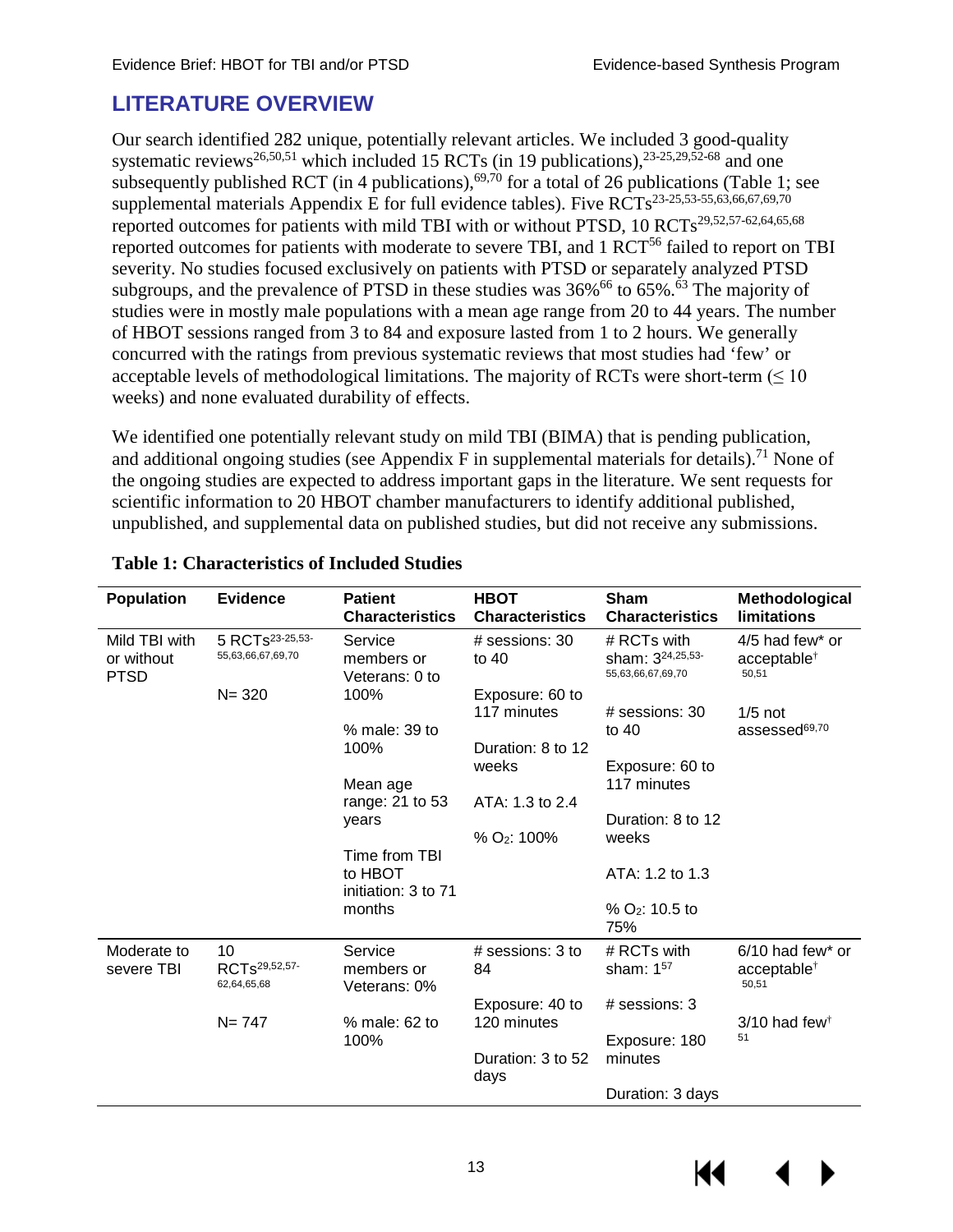| Mean age<br>range: 23 to 40<br>years                                     | ATA: 1.5 to 2.55<br>% O <sub>2</sub> : 100% | ATA: 1.0                    | 1/10 had<br>unacceptable<br>$levels*26$ |
|--------------------------------------------------------------------------|---------------------------------------------|-----------------------------|-----------------------------------------|
| Time from TBI<br>to HBOT<br>initiation: ASAP,<br>≤24 hours to 10<br>days |                                             | % O <sub>2</sub> : 100<br>% |                                         |

\*Cochrane Collaboration's Risk Assessment Tool

† SIGN 50 tool

One RC[T56](#page-30-0) did not report TBI severity was omitted from this table.

Abbreviations: ATA=atmosphere absolute (pressure), ASAP=as soon as possible, HBOT=hyperbaric oxygen therapy, O<sub>2</sub>=oxygen, TBI=traumatic brain injury, SIGN= Scottish Intercollegiate Guidelines Network

#### <span id="page-17-0"></span>**KQ1: WHAT ARE THE POTENTIAL BENEFITS OF HBOT FOR THE TREATMENT OF TBI AND/OR PTSD?**

#### <span id="page-17-1"></span>**Mild TBI**

The 39% to 96% increase in perceived quality of life and percentage back to normal cognitive, physical, and emotional function reported in case series<sup>28</sup> have not been easily replicated in the most well-controlled RCTs with the greatest relevance to Veterans, which were conducted by the VA/DoD (Table 2). HBOT has not significantly led to a clinically important improvement in TBI and/or PTSD symptoms, function, or quality of life compared to an adequate control group, and RCTs have not shown that any such improvements are durable beyond the few weeks following therapy discontinuation.<sup>23-25,[63](#page-31-2)</sup> Neither has HBOT been shown to be consistently ineffective. Although HBOT given at 1.5 ATA to 2.4 ATA generally did not significantly improve postconcussive symptom or quality of life outcomes compared to control groups of 1.2-1.3 ATA in the 3 published VA/DoD RCTs, heterogeneity in HBOT protocol (1.5 ATA to 2.4 ATA), outcome assessment methods and timing (immediately following therapy, up to 6 weeks after discontinuation), and patient populations (most recent TBI ranged from 3 to 71 months), and important methodological limitations preclude interpreting findings as consistent evidence of no effect. Although an Israeli civilian RCT had more positive findings, we have more doubt about its reliability due to its greater methodological limitations.

#### *VA/DOD Studies*

Four VA/DoD RCTs have compared HBOT to conditions characterized as sham in which room air was delivered at low-pressure ATA  $(1.2 \text{ to } 1.3)^{25,63,71}$  $(1.2 \text{ to } 1.3)^{25,63,71}$  $(1.2 \text{ to } 1.3)^{25,63,71}$  or low oxygen  $(10.5\%)$  was delivered at 2.0 AT[A24 t](#page-28-3)o simulate "middle ear pressure effects and adiabatic heating and cooling effects of pressurization and depressurization". In the most recent fully published DoD-funded RCT (HOPPS), neither HBOT 1.5 ATA nor room air at 1.2 ATA (sham) significantly improved the proportion of military service members with a clinically relevant improvement in postconcussive symptoms after 8 to 10 weeks  $(≥ 2$ -point improvement in Rivermead Post-Concussion Symptoms Questionnaire (RPQ—3)) compared to a no-chamber group – which an HBOT proponent described as the "only acceptable control group because it is the only control group which lacks the potential bioactive components of pressure and hyperoxia<sup> $72$ </sup> (52% vs 33%) vs 25%; *P=*0.24). Although this finding would seem to negate the 'mischaracterized sham' argument, we cannot rule out that the lack of improvement was due to a lack of adequate statistical power in the HOPPS RCT. Although this study required 72 patients for adequate



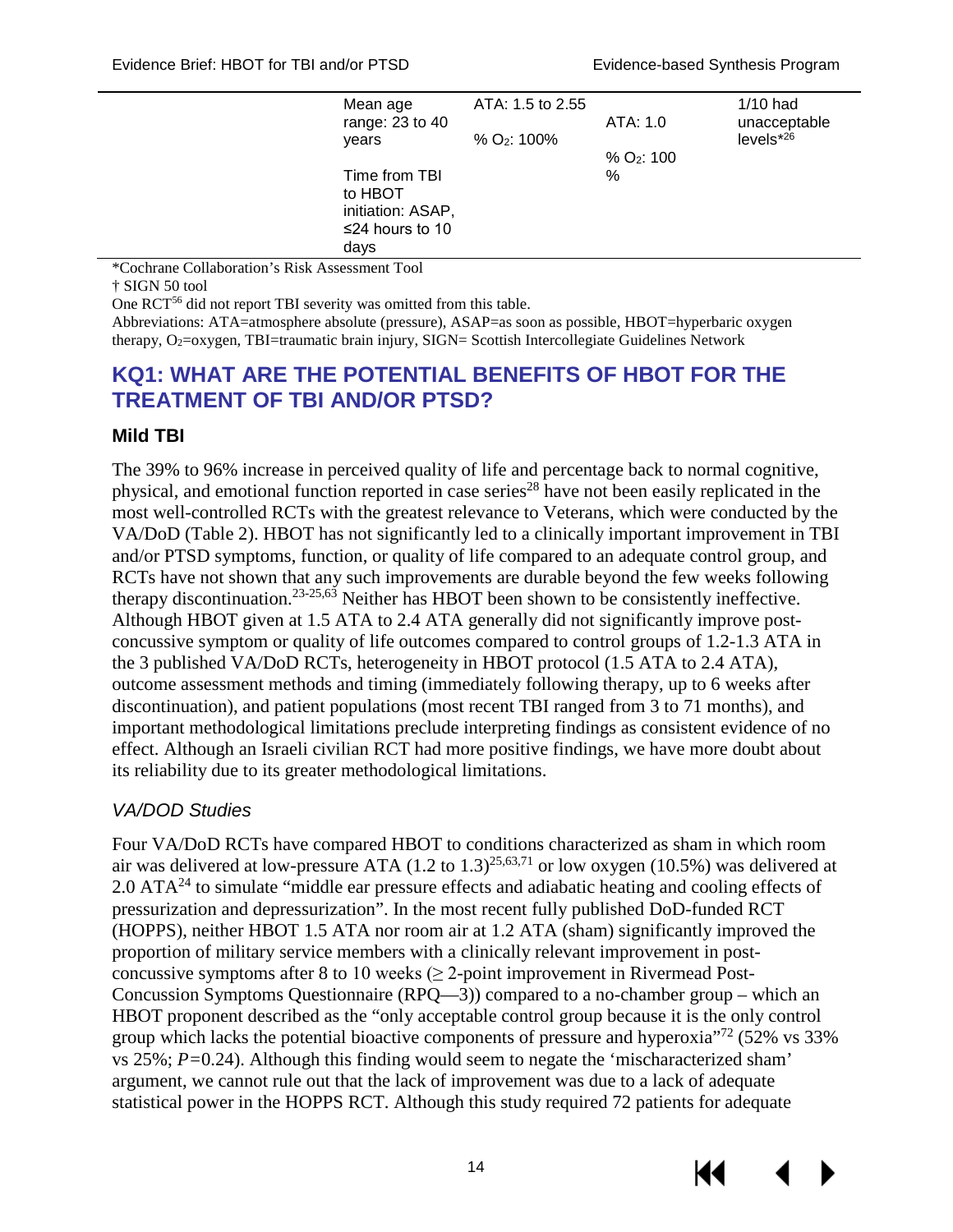KK

statistical power, only 64 were included in their analysis. No significant differences between HBOT, low-pressure, and no-chamber groups were found in various quality of life SF-36 subscales, but results generally favored the low-pressure group over the HBOT group. Otherwise, compared to the low-pressure 1.2 to 1.3 ATA control groups in the other VA/DoD RCTs, HBOT significantly improved post-concussion symptoms only when delivered as 100% oxygen at 1.5 ATA, as described in the most recent VA/DoD RCT, which has not yet been fully published in a peer-reviewed journal (BIMA, Brain Injury and Mechanisms of Action study).<sup>71</sup> According to the RPQ-3 2-point threshold used in the Miller 2015 RCT, though, this 1.5 difference in BIMA, while statistically significant, may not be clinically relevant. In the 3 other VA/DoD RCTs, <sup>24[,25](#page-28-14)[,63](#page-31-2)</sup> 1.5 ATA, 2.0 ATA, and 2.4 ATA HBOT did not significantly improve PCS symptom response or quality of life. Factors including (1) heterogeneity in HBOT protocol (1.5 ATA to 2.4 ATA), outcome assessment methods and timing (immediately following therapy, up to 6 weeks after discontinuation), and patient populations (most recent TBI ranged from 3 to 71 months), and (2) important methodological limitations preclude interpreting these findings as consistent evidence of no effect. Also, the generalizability of the VA/DoD RCT findings to Veteran population is unclear, as the majority of participants in the VA/DoD studies were active-duty service members who were receiving paid travel, greatly reduced duty schedules, and enhanced access to leisure time during their participation the in the RCTs. $^{24}$  $^{24}$  $^{24}$ 

Perhaps most important is that HBOT still lacks evidence from RCTs on the durability of its potential benefits. HBOT's improvements in the RPQ-3 c[omp](#page-31-8)ared with sham in the unpublished BIMA have been reported to "regress" at 6 and 12 months.<sup>71</sup>

#### *Israeli Civilian RCT*

HBOT has shown promise in Israeli civilians at the late chronic stage of mild TBI (mean of 33 months post-injury) after a protocol of 40 sessions, 5 days a week, 60 minutes each, with 100% oxygen at 1.5 ATA.[23](#page-28-3) This HBOT protocol improved quality of life compared to a control group of 'no treatment' (-17.7% vs +4.7%; *P=*not reported; baseline = 7.70 to 7.87 on European Quality of Life-5 Dimensions (EQ-5D), score of  $5 =$  no problems; score  $25 =$  extreme difficulties).<sup>23</sup> This same HBOT protocol also improved quality of life in the 'no treatment' control group when they crossed over to HBOT (-16.3% vs +4.7%; *P=*not reported). While encouraging, this RCT has several methodological limitations, the greatest of which is that we can't rule out the 'participation effect', as the only comparison was to an unblinded, no-treatment control group. Second, this is a single, underpowered study. The number of patients analyzed in the control group was lower than the  $N=31$  needed to detect a 10% or greater improvement on the neurocognitive test score, and it is unclear how that power calculation applies to the EQ-5D. Finally, the analysis excluded more patients in the control group overall (22% vs 11%), the majority of which were due to "technical performance problems in their cognitive tests" (16% vs 5%), which could have been related to poorer neurocognitive and quality of life outcomes. Additionally, the applicability of the findings from these studies to Veterans with mild TBI is unclear because this study included 57% women with a higher mean age than the VA/DoD populations, and the comparability of the potential cumulative effects of multiple TBIs, their concomitant secondary diagnoses (*ie*, PTSD), or other previous or concurrent TBI treatment are unknown because they were not reported.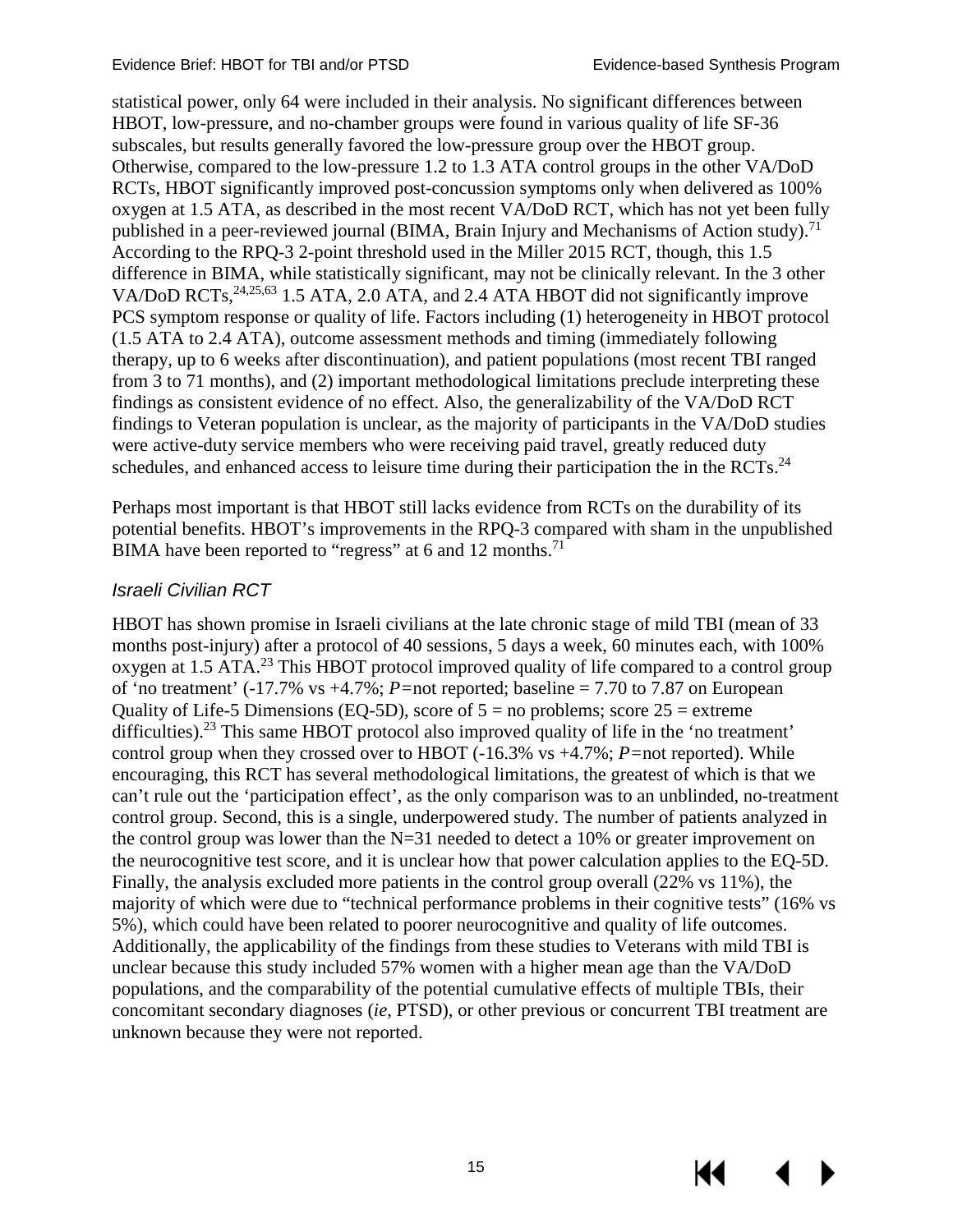<span id="page-19-0"></span>

| Author                                       | <b>Time of most</b><br>recent TBI<br>occurrence<br>before       | % with<br><b>PTSD</b>                   | <b>HBOT</b>                                                                                                       |                                       |                                                                                                                                                                                                      |                                                            |                                                                                                        |
|----------------------------------------------|-----------------------------------------------------------------|-----------------------------------------|-------------------------------------------------------------------------------------------------------------------|---------------------------------------|------------------------------------------------------------------------------------------------------------------------------------------------------------------------------------------------------|------------------------------------------------------------|--------------------------------------------------------------------------------------------------------|
| Year<br><b>Size</b>                          | randomization                                                   |                                         | protocol                                                                                                          | Sham protocol                         | Post-concussive symptom<br>outcomes                                                                                                                                                                  | QOL<br>outcomes                                            | <b>Comments</b>                                                                                        |
| Wolf 2012-<br>201525, 35, 53, 54<br>$N = 50$ | NR, range of<br>3-71 months                                     | Mean<br>baseline<br>PCL-M:<br>49-50     | 100% $O2$ at<br>2.4 ATA                                                                                           | Room air at 1.3<br><b>ATA</b>         | PCL-M composite mean score at<br>baseline/6 weeks post-<br>exposure/change: 50.0/41.6/-8.4<br>vs 48.9/40.6/-8.3 (P=0.28)                                                                             | <b>NR</b>                                                  | Highest dose;<br>possible<br>"overdose"                                                                |
|                                              |                                                                 | pts                                     |                                                                                                                   |                                       |                                                                                                                                                                                                      |                                                            | Outcomes<br>measured 6<br>weeks after<br>completion                                                    |
| Cifu/Walker<br>201424,55,66,67,73<br>$N=60$  | 8.5 months                                                      | % with<br>$PCL \ge$<br>50 pts:<br>36.5% | 75% O <sub>2</sub> at 2.0<br>ATA (1.5 ATA<br>equivalent),<br>100% 02 at 2.0<br><b>ATA (2.0 ATA</b><br>equivalent) | 10.5% O <sub>2</sub> at 2.0<br>ATA    | RPQ total score pre/post-<br>compression/change <sup>†</sup> for 1.5 ATA<br>vs 2.0 ATA vs sham:<br>29.33/30.57/+1.24 vs<br>30.44/26.67/-3.77 vs<br>32.81/32.86/+0.05; P=0.19 for<br>post-compression | <b>NR</b>                                                  | Most recent<br>TBI<br>Unique<br>protocol of 2.0<br>ATA for all<br>groups and<br>varying $O2$<br>levels |
| Miller 2015 <sup>63</sup><br>$N = 72$        | 23 months                                                       | 65%                                     | 100% O <sub>2</sub> at<br><b>1.5 ATA</b>                                                                          | Room air at 1.2<br>ATA; no<br>chamber | % patients $\geq$ 2-pt RPQ-3<br>improvement for HBOT vs sham<br>vs no chamber: 52% vs 33% vs<br>25%; P=0.24                                                                                          | SF-36: Results<br>favored sham<br>on $7$ of $8$<br>domains | Underpowered;<br>needed 72,<br>only evaluated<br>64                                                    |
| Weaver 2016 /<br>2017*70,71<br>$N = 71$      | Mean NR, 72%<br>were 1-5 years<br>from their most<br>recent TBI | 49%                                     | 100% O <sub>2</sub> at<br><b>1.5 ATA</b>                                                                          | Room air at 1.2<br><b>ATA</b>         | RPQ-3 mean change difference: -<br>1.5, $P=0.01$                                                                                                                                                     | <b>NR</b>                                                  | Unpublished                                                                                            |

#### **Table 2. Post-concussive Symptom and Quality of Life Outcomes for HBOT versus Sham in VA/DoD RCTs**

\*Conference Proceeding

†EPC-calculated: increase=worsening, decrease=improvement

Abbreviations: ATA=atmosphere absolute, PCL-M=Post-traumatic Disorder Check List-Military Version, O<sub>2</sub>=oxygen, RPQ-3=Rivermead Post-Concussion Symptoms Questionnaire-3 subscale, SF-36=(Rand) 36-Item Short Form Health Survey, TBI=traumatic brain injury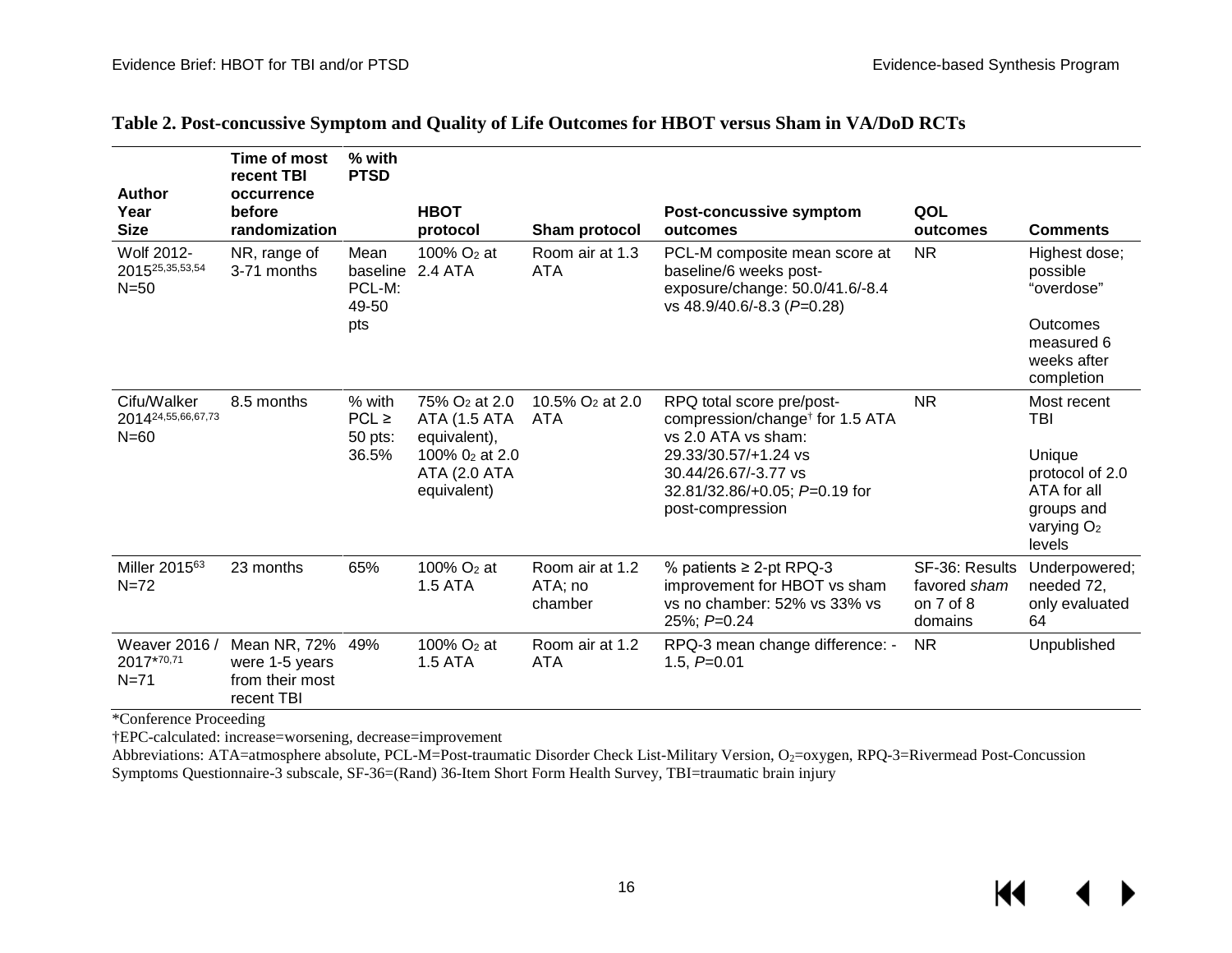#### <span id="page-20-0"></span>**Moderate to Severe TBI**

In patients with moderate to severe TBI, to best demonstrate a clinically important benefit over usual care, ideally (1) HBOT would significantly reduce risk of mortality, (2) improve the functional status and quality of life of the survivors, and (3) these benefits could be attributed specifically to HBOT and not between-group differences in the intensity level of medical care and decisions about life-sustaining treatment. According to the 3 good-quality systematic reviews, only one of these conditions has been met.<sup>[26,](#page-28-11)[50,](#page-30-1)[51](#page-30-2)</sup> HBOT (1.5 to 2.55 ATA) consistently reduced odds of death in 2 meta-analyses.<sup>26[,50](#page-30-1)</sup> HBOT reduced the relative risk of mortality in the earlier meta-analysis of 3 RCTs published between 1974 and 1992 (0.69, 95% CI 0.54 to 0.88, P  $= 0.003$ .<sup>[26](#page-28-3)</sup> In the 2016 review by Wang et al of 3 newer RCTs published between 1992 and 2013, HBOT reduced the odds of mortality by  $68\%$  (OR=0.32, 95% CI 0.18 to 0.57)<sup>50</sup> and improved Glasgow Coma Scale (GOS) by 278% (OR=3.78, 95% CI 1.23 to 11.63) compared to the control groups based on 3 overall good-quality RCTs.<sup>[50](#page-30-0)</sup> The GOS improvement was driven by a single study<sup>65</sup> performed in China with a control group where the mortality rate was almost double that observed in other included studies.<sup>[50](#page-30-0)</sup> A sensitivity analysis after removal of this study<sup>65</sup> found no significant difference in GOS improvement (OR [random effects]=2.18, 95% CI 0.92 to 5.17).<sup>50</sup>

The applicability of these results to Veterans is likely low because none of these studies included current service members or Veterans or those with blast-induced TBI. Furthermore, the majority of TBIs in Veterans are mild – moderate to severe TBIs only make up 9.4% and 1.1%, respectively, of TBIs sustained by service members since 2000.<sup>[74](#page-31-8)</sup>

#### <span id="page-20-1"></span>**PTSD**

Little is known about the benefits of HBOT in patients with PTSD. While no studies focused exclusively on patients with PTSD, several studies included patients with concomitant TBI and PTSD. None of these studies did a responder analysis of clinically important PTSD improvements. A meta-analysis of the  $2 RCTs^{24,25,53,66,67}$  $2 RCTs^{24,25,53,66,67}$  $2 RCTs^{24,25,53,66,67}$  $2 RCTs^{24,25,53,66,67}$  $2 RCTs^{24,25,53,66,67}$  $2 RCTs^{24,25,53,66,67}$  $2 RCTs^{24,25,53,66,67}$  by Cifu et al and Wolf et al that reported complete pre- and post-treatment PTSD score data showed no significant difference in PTSD score change between HBOT and control groups (pooled difference in means (fixed effects) = -1.45, 95% CI -5.79 to 2.80).<sup>[50](#page-30-0)</sup> The applicability of these findings to patients with PTSD is unclear because the prevalence of PTSD in these studies was only  $36\%$ <sup>66</sup> to  $65\%$ <sup>63</sup> and PTSD subgroups were not separately analyzed. HBOT also did not significantly improve PTSD symptoms compared to sham in the most recent HOPPS trial, which was not included in the meta-analysis.<sup>63</sup>

#### <span id="page-20-2"></span>**KQ2: WHAT ARE THE POTENTIAL RISKS OF USING HBOT FOR THE TREATMENT OF TBI AND/OR PTSD?**

Minor ear problems, such as ear pain and barotrauma, appear to be the most common adverse effects of HBOT. Serious harms of HBOT appear limited to use in moderate to severe TBI, in which HBOT increased risk of severe pulmonary complications, but not seizures or ear barotrauma. In mild TBI, no serious adverse effects were reported and there were no significant differences between HBOT and control groups in specific adverse events. Substantial uncertainty remains, as evidence was likely underpowered to detect serious but rare adverse effects.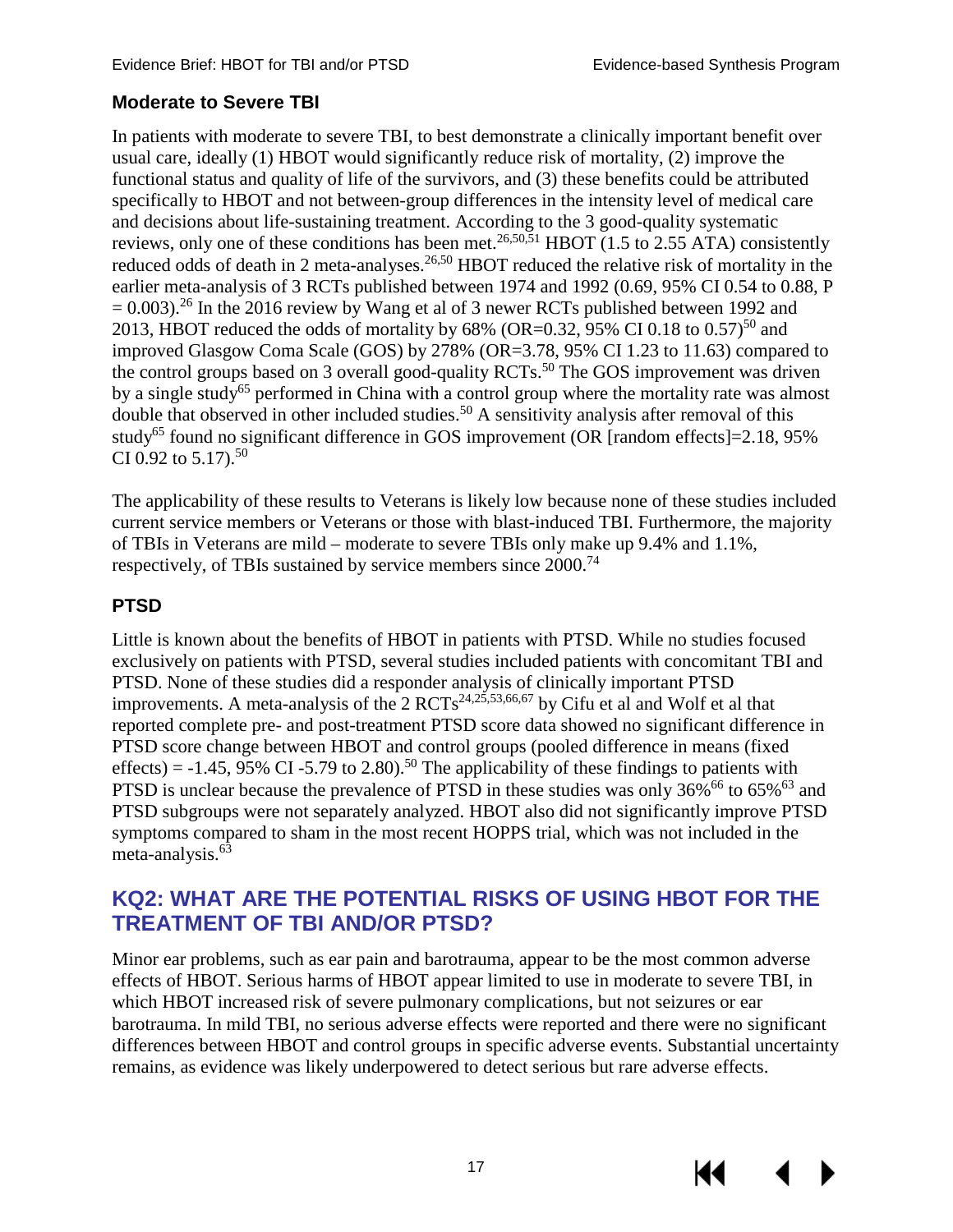In mild TBI, HBOT did not lead to any serious adverse events and there were no significant differences in withdrawals due to adverse events compared with sham (2% vs 2%). There was a numerically higher rate of ear barotrauma for HBOT compared to sham when given at higher dosages (42% vs 16%,  $P = 0.57$  at 2.4 ATA for 90-minute sessions,<sup>54</sup> 8% vs 0% at 1.5 ATA for  $60$ -minute sessions<sup> $63$ </sup>), but the difference was not statistically significant. The second most common adverse event was headache, reported in 4 HBOT patients (16.7%) and 3 sham patients (12.5%).<sup>[63](#page-31-2)</sup> Only 2 of 4 mild TBI studies, involving only 95 participants, reported harms.<sup>[25,](#page-28-14)[53,](#page-30-4)[54,](#page-30-8)63</sup>

In moderate to severe TBI, HBOT significantly increased risk of severe pulmonary complications (13% vs 0%, RR=15.57, 95% CI 2.11 to 114.72, N=228),<sup>59,[68](#page-31-7)</sup> but not seizures  $(2.3\% \text{ vs } 0\%, \text{ RR} = 5.0, 95\% \text{ CI } 0.24 \text{ to } 102.6, \text{ N} = 168)^{59} \text{ or haemotympanum } (2.3\% \text{ vs } 0\%),$ RR=5.0; 95% CI 0.24 to 102.6, N=168) compared to the control groups.<sup>[26,](#page-28-11)[59](#page-30-9)</sup> The consistency of these effects is unclear, though, as adverse effects were only reported in 3 studies, of 272 patients[.59,](#page-30-9)[65,](#page-31-6)[68](#page-31-7) Reported minor adverse effects include: polypnea (rapid breathing), expiratory dyspnea (difficulty breathing), tinnitus (ringing in the ear), aural fullness (pressure in the ear), disequilibrium, vertigo, and nausea. [59](#page-30-9)[,65](#page-31-6)[,68](#page-31-7)

Because evidence on harms from RCTs of HBOT for TBI and PTSD is likely limited by imprecision, we also considered evidence on harms from other populations. HBOT is generally believed to be safe when used as directed for FDA-cleared indications, none of which include TBI or PTSD.<sup>[3,](#page-27-8)[75](#page-31-14)</sup> Per the Undersea and Hyperbaric Medical Society, middle ear barotrauma and sinus squeeze are the 2 most common side effects of hyperbaric oxygen in other populations, with an incidence of approximately 2%.<sup>[76](#page-31-8)</sup> In RCTs of mild TBI, rate of inner ear barotrauma was 8% and 5.91% for "ear barotrauma".<sup>[25](#page-28-14)[,53](#page-30-4)[,54](#page-30-8)[,63](#page-31-2)</sup> HBOT 1.5 ATA to 2.4 ATA was associated with a 0.3% rate of seizures based on the most recent and one of the largest retrospective cohorts of 2,334 patients treated for a wide variety of conditions at the Sagol Cent[er o](#page-31-8)f Hyperbaric Medicine and Research in Israel between June 2010 to December 2014.<sup>77</sup> In 168 patients with moderate to severe TBI, rates of seizures were higher for HBOT 1.5 ATA (2.3%).<sup>[59](#page-30-0)</sup> Although this may reflect a greater baseline seizure risk in patients with moderate to severe TBI compared to the likely stable outpatient status of the study by Hardanny et al,<sup>[77](#page-31-8)</sup> this is still higher than critically ill carbon monoxide poisoned patients who were treated with higher pressures of 2.45 ATA  $(0.3\%)$  or 3.00 ATA  $(2.0\%)$ , but not 2.80 ATA  $(3.0\%)$ .<sup>[78](#page-31-8)</sup> Therefore, the magnitude of seizure risk in patients with TBI and/or PTSD remains uncertain due to imprecision and inconsistency.

### <span id="page-21-0"></span>**KQ3 & 4: Do the benefits or risks of HBOT differ per patient characteristics (***eg***, patient demographics, comorbidities, disease severity) or treatment protocol (***eg***, number of sessions, amount of pressure, inpatient vs outpatient treatment)?**

Because of heterogeneity in patient populations and outcome assessment methods, we could not assess if or how benefits and risks of HBOT may differ per patient characteristics or treatment protocol.

18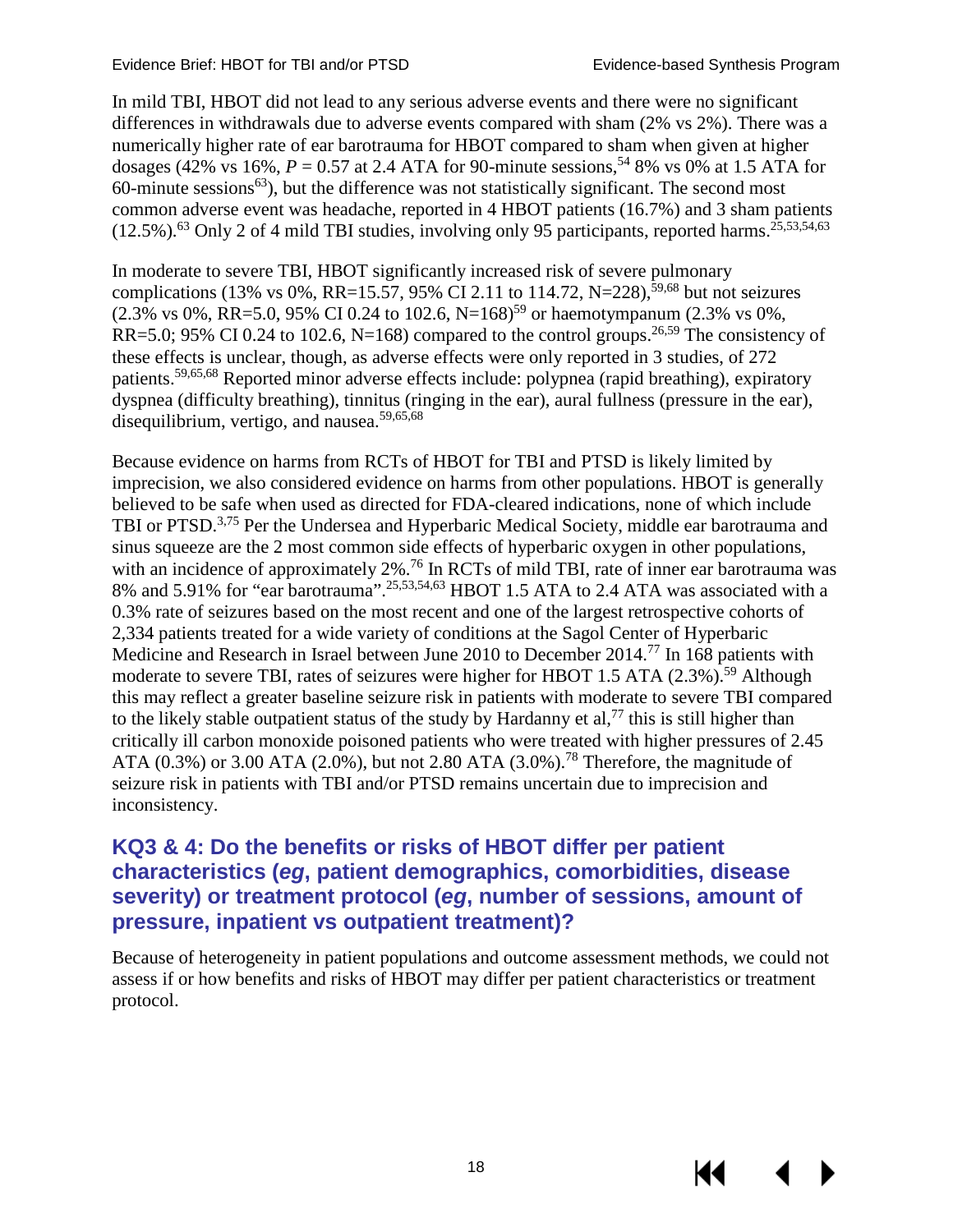### <span id="page-22-0"></span>**SUMMARY AND DISCUSSION**

HBOT has the potential to fill a great need by improving the health and well-being of the many patients with TBI and/or PTSD who are refractory to recommended treatments. Interpretation of evidence on using HBOT for TBI/PTSD has been controversial, widely debated, and potentially confusing. Our independent and objective examination of 16 RCTs found that the large treatment benefits demonstrated for HBOT in uncontrolled case series have not been easily replicated in well-controlled RCTs. Potential explanations for this include that the potential benefits are subtle and demonstration requires larger RCTs, HBOT is in fact ineffective, and/or the sham design has indeed been problematic. We are unconvinced that the current evidence clearly points to one explanation over another. We simply still don't know.

For mild TBI, in the most recent fully published VA/DoD-funded RCT (HOPPS), neither HBOT 1.5 ATA nor room air at 1.2 ATA (sham) significantly improved the proportion of military service members with a clinically relevant improvement in post-concussive symptoms after 8 to 10 weeks (≥ 2-point improvement in Rivermead Post-Concussion Symptoms Questionnaire [RPQ—3]) compared to a no-chamber group (52% vs 33% vs 25%, *P=*0.24). Although the lack of difference between sham and no chamber had the potential to negate the 'mischaracterized sham' argument, the imprecision in HOPPS RCT precluded any conclusions. Compared to sham  $(10.5\% \text{ O}_2 \text{ at } 2.0 \text{ ATA}$ , room air at 1.2-1.3 ATA) HBOT given at 1.5 ATA to 2.4 ATA for mild TBI also has not significantly improved mean scores on other post-concussive symptom checklists or quality of life outcomes in other fully published VA/DoD RCTs.<sup>24,[25](#page-28-14)[,63](#page-31-2)</sup> HBOT also did not significantly improve PTSD symptoms compared to sham in 2 VA/DoD studies with concomitant mild TBI and PTSD (mean difference in PTSD score change, -1.49 points (95% CI -5.79 to 2.80)), but interpretation of these findings is limited by imprecision, as only 37% to 65% of study participants had documented PTSD. In patients with moderate to severe TBI, although HBOT may significantly reduce risk of mortality, it is unclear whether the reduction is due to HBOT and not differences in intensity level of medical care and decisions about life-sustaining treatment, or whether functional status and quality of life is meaningfully improved in survivors. Serious harms of HBOT appear limited to use in moderate to severe TBI, in which HBOT increased risk of severe pulmonary complications (13% vs 0%, RR=15.57, 95% CI 2.11 to 114.72, N=228), but not seizures or ear barotrauma. In mild TBI, no serious adverse effects were reported and there were no significant differences between HBOT and control groups in specific adverse events.

Proponents of HBOT for mild TBI and/or PTSD suggest that the main confusion in interpreting the findings of controlled HBOT trials is that the 1.2 to 1.3 ATA control groups have been mischaracterized as sham. Although the Hyperbaric Oxygen Committee of the Undersea and Hyperbaric Medical Society defines HBOT treatment pressure as at least 1.4 times higher than sea level,<sup>[1,](#page-27-9)[24](#page-28-13)</sup> proponents of the 'mischaracterized sham' argument have suggested that lower pressures are actually active treatments with documented physiological and clinical effects. The evidence of increased blood flow effects of the low-pressure room air conditions that support the 'mischaracterized sham' argument are from samples with chronic toxic encephalopathy, autism, cerebrovascular injury, epilepsy, or [migra](#page-31-8)ine and not specific to TBI, and also have the potential to be the result of participation effects.<sup>79</sup>

19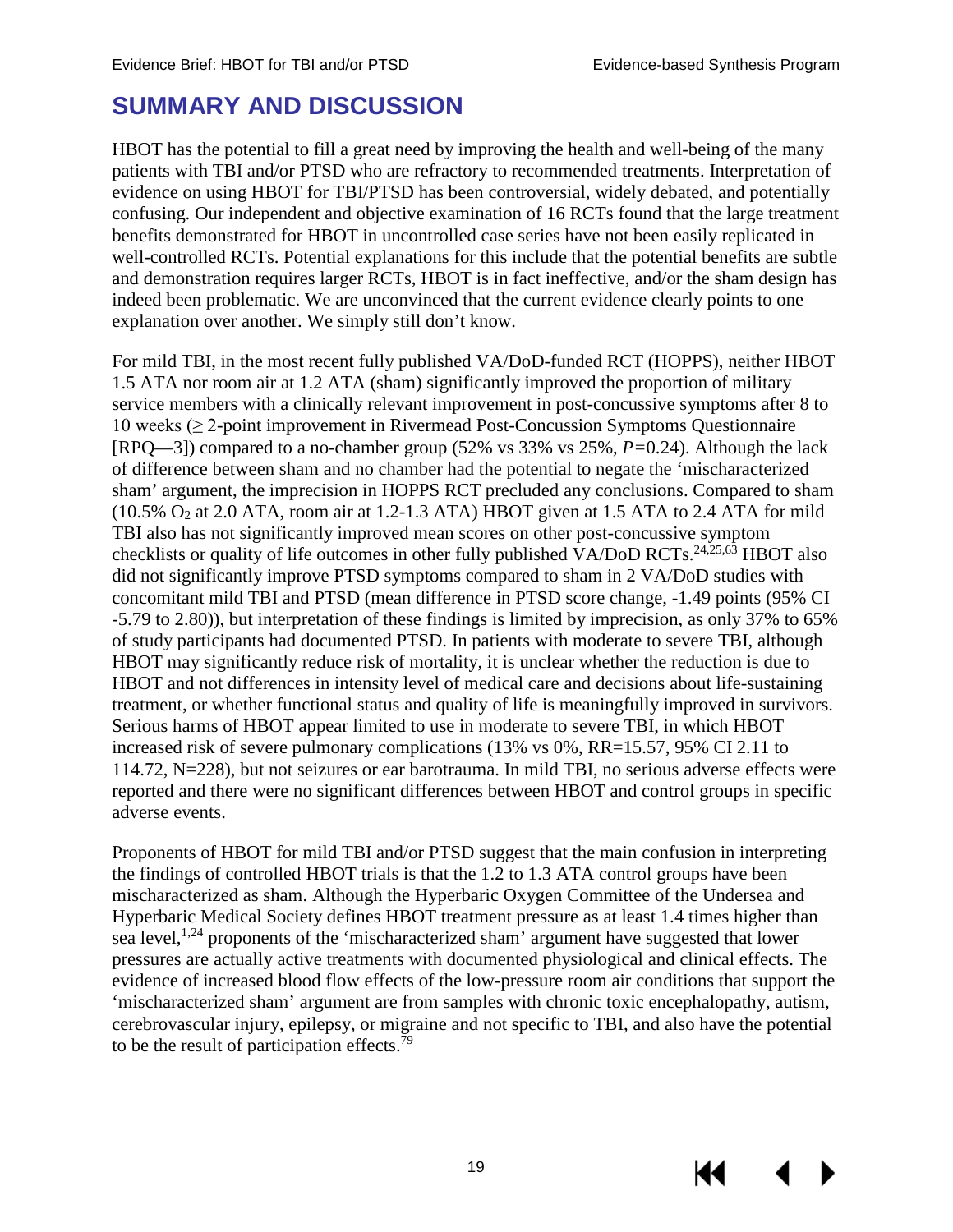HBOT proponents have also claimed that VA/DoD RCT investigators (and the medical field in general) are biased against HBOT (and other emerging treatments[\)43,](#page-29-6)[44](#page-29-7) and that this bias has led to flaws in the design and interpretation of the VA/DoD RCTs that intentionally or unintentionally underestimate HBOT's effects. $41$  In order to be complete, any systematic review needs to investigate and address any concerns about the quality, relevance, and integrity of its included studies. One claim is that a VA/DoD investigator bias against HBOT led to a design that intentionally underestimated HBOT's effects in the Cifu RCT<sup>24[,55](#page-30-10)[,66](#page-31-3)[,67](#page-31-4)</sup> because it didn't match the HBOT parameters used in the prior Wolf RCT.<sup>25,[53,](#page-30-4)[54](#page-30-8)</sup> We disagree with the claim that HBOT parameters used in Cifu RCT clearly reflect levels known to be sub- or supra-therapeutic. First, as HBOT parameter best practices for TBI have not yet been identified, some variability among RCTs is inevitable. Second, as the HBOT parameters used in the Wolf RCT did not produce clinically relevant improvement, replication is not clearly warranted. Finally, we interpret the selection of the pressures for the Cifu RCT (2.0 and 1.5 ATA equivalent) as reflecting an attempt to improve the chances of HBOT's effectiveness. This is because the pressure levels used in the Cifu RCT were closer than in the Wolf RCT to the levels that the HBOT proponent also identified as "the ideal pressure that proponents of HBOT normally use for neurological treatments" ( $\leq$  1.5 ATA). We also identified the claim that VA/DoD bias against HBOT led to misinterpretation of the Cifu RCT results: "The conclusion of Cifu et al. that HBOT is ineffective on mTBI is not supported by the data they acquired."<sup>41</sup> To refute the Cifu RCT conclusion and demonstrate HBOT's effectiveness, this claim provides data on withingroup, uncontrolled changes from before to after in the [HB](#page-28-3)OT arms from both Cifu and Wolf and from another uncontrolled series of HBOT patients.<sup>28</sup> We disagree that these within-group data demonstrate a misinterpretation of results in the Cifu RCT. In fact, in the Cifu RCT publication, the investigators' interpretation of the within-group changes is identical to those of this HBOT proponent, as noted by this quote from the abstract: "Within-group testing of pre- and postintervention means revealed significant differences on several individual items for each group and difference in the Posttraumatic Disorder Checklist—Military Version total score for the 2.0 ATA HBO2 group." The difference is that the conclusion from the Cifu RCT that HBOT is ineffective is based on a between-group's comparison of HBOT versus sham, which we agree was not statistically significant. The problem with relying on within-group changes is that – as even noted by a HBOT proponent – without a control group, placebo or participation effects "cannot be entirely ruled out["28](#page-28-3) and "need confirmation with larger numbers of subjects or with a stronger design such as a randomized or Bayesian study.["28](#page-28-3)

Skeptics claim HBOT has consistently shown no significant differences compared to sham and is no more than a high-tech, high-touch ritual<sup>[36](#page-29-0)</sup> with "powerful nonspecific placebo effects."<sup>37</sup> Factors such as (1) heterogeneity in HBOT protocol (1.5 ATA to 2.4 ATA), outcome assessment methods, timing (immediately following therapy, up to 6 weeks after discontinuation), and patient populations (most recent TBI ranged from 3 to 71 months) and (2) important methodological limitations preclude interpreting these findings as consistent evidence of no effect. We are not suggesting that it is incumbent on the skeptics to prove ineffectiveness. We are only noting the limitations that preclude clear interpretation of the VA/DoD RCTs as demonstrating consistent evidence of no effect.

### <span id="page-23-0"></span>**LIMITATIONS**

The evidence base included in this review has several important limitations. First, applicability to Veterans is unclear, as the majority of the RCT participants were active service members who

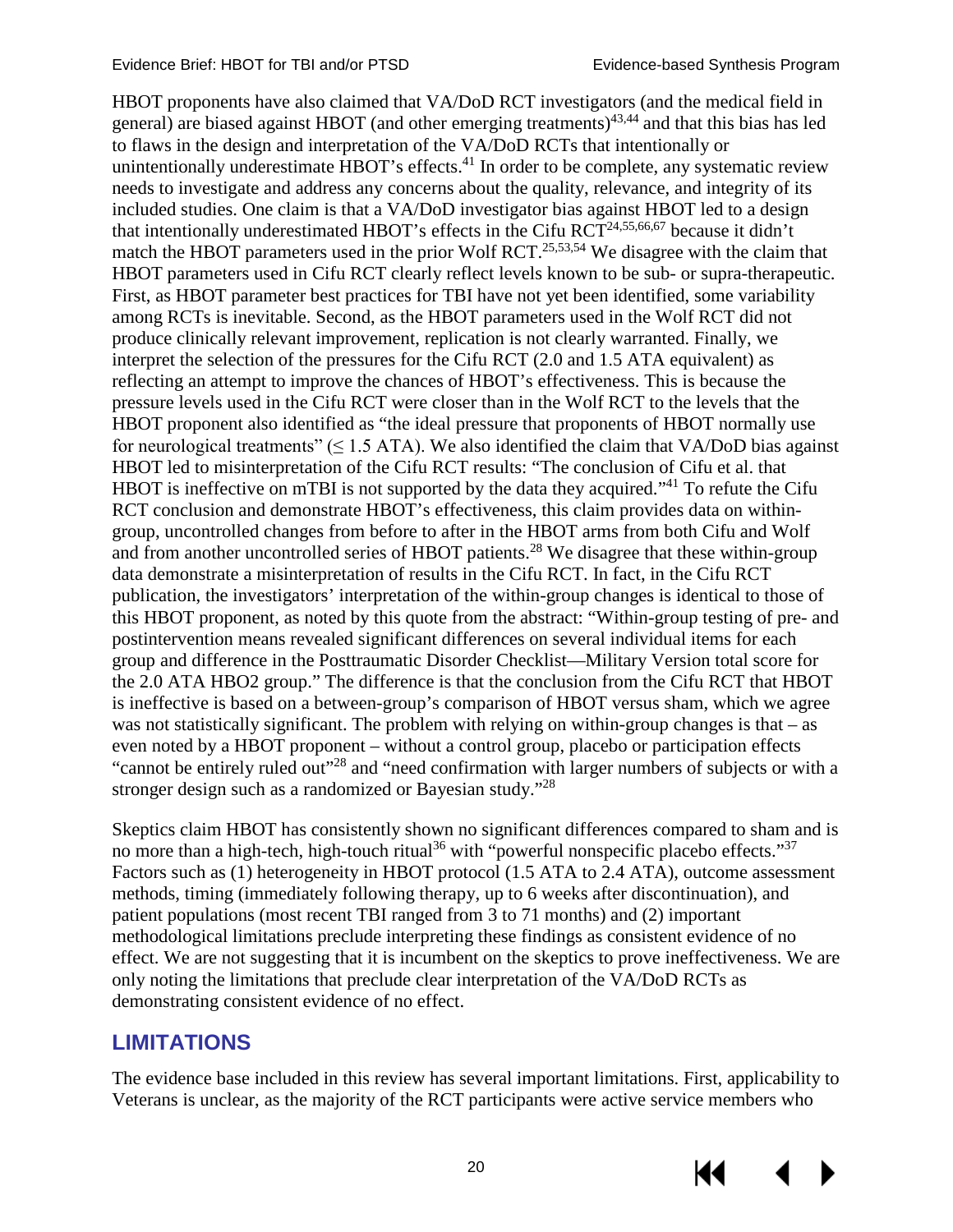were temporarily reassigned for study participation, often with greatly reduced duty schedules and enhanced access to leisure time and activities – sometimes in a noncombat, semitropical beach environment. Second, for considering use of HBOT for patients in whom other treatments have been unsuccessful, evidence is insufficient to support recommendations about specifically when to initiate HBOT in the order of recommended conventional pharmacotherapies and psychotherapies. How much failed conventional therapy is "enough" before trying HBOT? Although it is likely that many study participants had already failed "gold standard" therapy, available studies' lack of specific criteria for establishing "failure" of conventional therapy, and/or dose and duration and order of conventional therapies, limits applicability to specific patients. Third, heterogeneity in patient populations and outcome assessment methods prevented assessment of whether and how benefits and risks of HBOT may differ per patient characteristics or treatment protocol. Finally, the most significant limitation of the current literature base is a lack of assessment of clinically relevant outcomes and durability of HBOT beyond immediately after or in the few weeks after HBOT completion. Among the 5 RCTs of HBOT for TBI, PTSD and/or PPCS currently in progress  $-4$  in the US and 1 in China – none appear to sufficiently address these gaps in the existing evidence (See Appendix F for a complete table of Research in Progress).

In terms of our review methods, limitations include our literature search with exclusion of non-English studies and our scope. Although we focused on the most clinically relevant outcomes of mortality, morbidity, quality of life, functional capacity, and clinically significant symptom response, we recognize this may limit the applicability of our findings to a broader range of intermediate outcomes, including physiological measures, patient expectations, and mean changes in symptom scale scores.

### <span id="page-24-0"></span>**CLINICAL AND FUTURE RESEARCH IMPLICATIONS**

Due to the lack of compelling evidence of effectiveness, guidelines and policies discouraging broad coverage of HBOT for mild TBI appear reasonable. Due to the lack of consistent evidence of ineffectiveness and no clear red flags for serious harms, we agree with the option suggested by proponent Paul Harch, MD of further evidence development on HBOT for TBI and/or PTSD of "an economical Civilian/DoD/Veterans Affairs (VA) off-label networked hyperbaric treatment program using a Medicare-like Coverage with Evidence Development pathway["79](#page-31-8) for Veterans in whom other treatments have not been successful. Because reasons for lack of expected improvement can be complex and multidimensional, including failure to receive evidence-based interventions due to variability in clinician judgment and patients' barriers to access and adherence, to avoid potential further delay of evidence-based treatments, we suggest careful documentation of previous treatments prior to HBOT initiation. To best contribute to further HBOT evidence development, ideally TBI and/or PTSD, comorbidities, and baseline severity and duration of symptoms should be well-documented, and assessment of effects on clinically important benefits as recommended by the VA/DoD CPG, including functioning, well-being, and quality of life, should be prioritized. Although likely not possible for a small clinical demonstration, clinical evaluation should be done in tandem with neuroimaging and assessment of the role of potentially exaggerated patient expectations that may have resulted due to publicized reports of HBOT as a "miracle cure". As any positive effects of HBOT should not come at the expense of increased risk of serious harm, assessment of the adverse effects of HBOT is also important. To best consider the use of add-on HBOT for Veterans with TBI and/or PTSD in whom other treatments have been unsuccessful, documentation of the types and

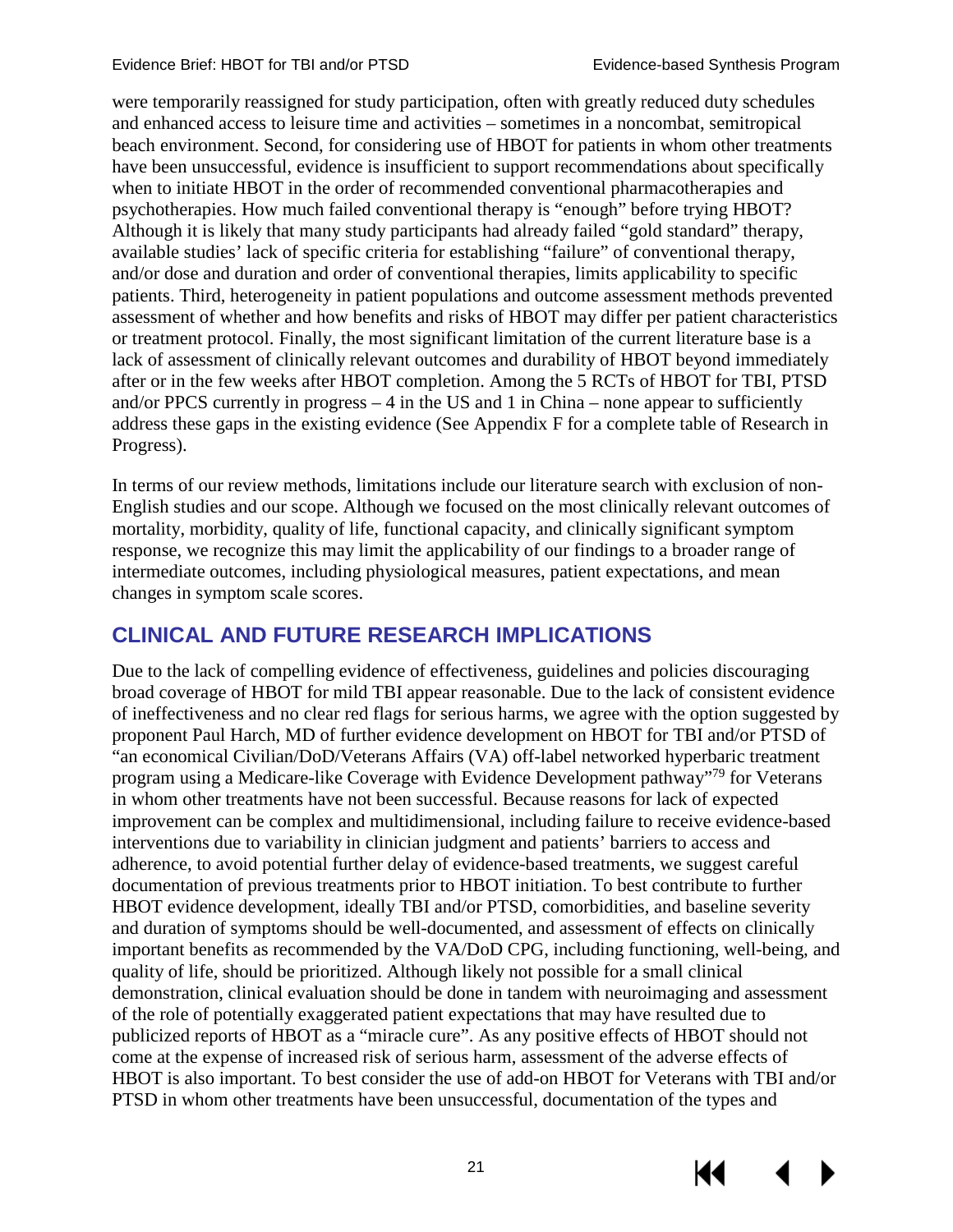К

durations of previous and ongoing treatments would also be informative in assessing the generalizability of available evidence. Additionally, as the most recent VA/DoD RCTs (HOPPS and BIMA) used identical comparison groups of HBOT 1.5 ATA and room air 1.3 ATA and assessment tools and had similar military populations, to increase statistical power we suggest further analysis of their pooled data. Although likely cost-prohibitive, if another RCT is undertaken, we recommend replication of the HOPPS study design with a wait-list usual care nochamber group, a low-pressure group, and a 1.5 ATA group, but with an adequate sample size to detect a difference on clinically important outcome, done in tandem with neuroimaging and assessment of the role of patient expectations to help add meaning to why any improvements may be occurring and potentially shed light on the sham debate. To improve our knowledge about HBOT's potential to improve clinically meaningful outcomes, we suggest establishment of a set of validated outcome measures including minimally important symptom difference thresholds. To control for potential natural waxing and waning of symptoms and evaluate durability, we suggest outcome assessment at multiple time points during and 6 to 12 months post-treatment. To potentially improve consistency in interpretation of future HBOT RCT results, we suggest that future HBOT investigators consult with and document endorsement from HBOT proponents on RCT design.

### <span id="page-25-0"></span>**CONCLUSIONS**

Current evidence does not clearly point to one explanation over another for why well-controlled RCTs have not easily replicated the large treatment benefits demonstrated for HBOT in uncontrolled case series. Although our independent and objective examination of 16 RCTs found a lack of compelling evidence of effectiveness for mild TBI and PTSD, we disagree that it can be fully explained by potential physiological effects of sham specific to TBI and/or PTSD or consistent evidence of ineffectiveness that points to a nonspecific participation effect. Pooling data from the HOPPS trial and the as-yet-unpublished BIMA trials could shed light on the debate. Broad usage of HBOT as an initial treatment for mild or moderate to severe TBI or PTSD in lieu of conventional treatments still does not appear clearly warranted. When patients do not respond to and/or do not tolerate adequate trials of multiple conventional therapy options and are considering emerging treatment options, offering HBOT to Veterans with mild or moderate to severe TBI and/or PTSD appears reasonable – with careful consideration of potential increased risk of certain harms. A small-scale clinical demonstration may provide the opportunity to improve data collection on comorbidities, clinically relevant patient outcomes, patient expectations, and documentation of the types and durations of previous and ongoing treatments.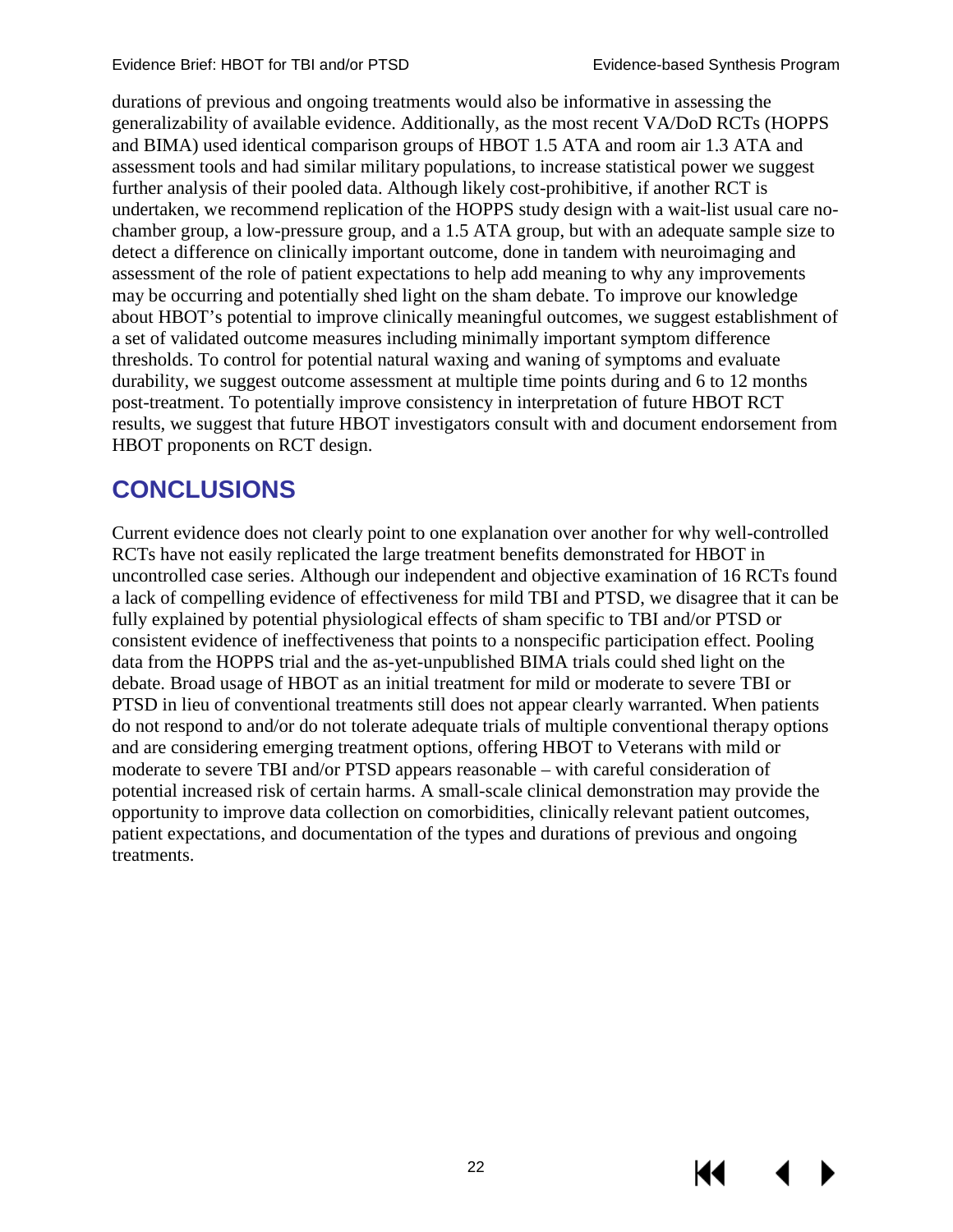$M \rightarrow$ 

**Acknowledgements:** We would like to thank Julia Haskin, MA for editorial support and Katherine Mackey, MD, MPP for providing clinical review.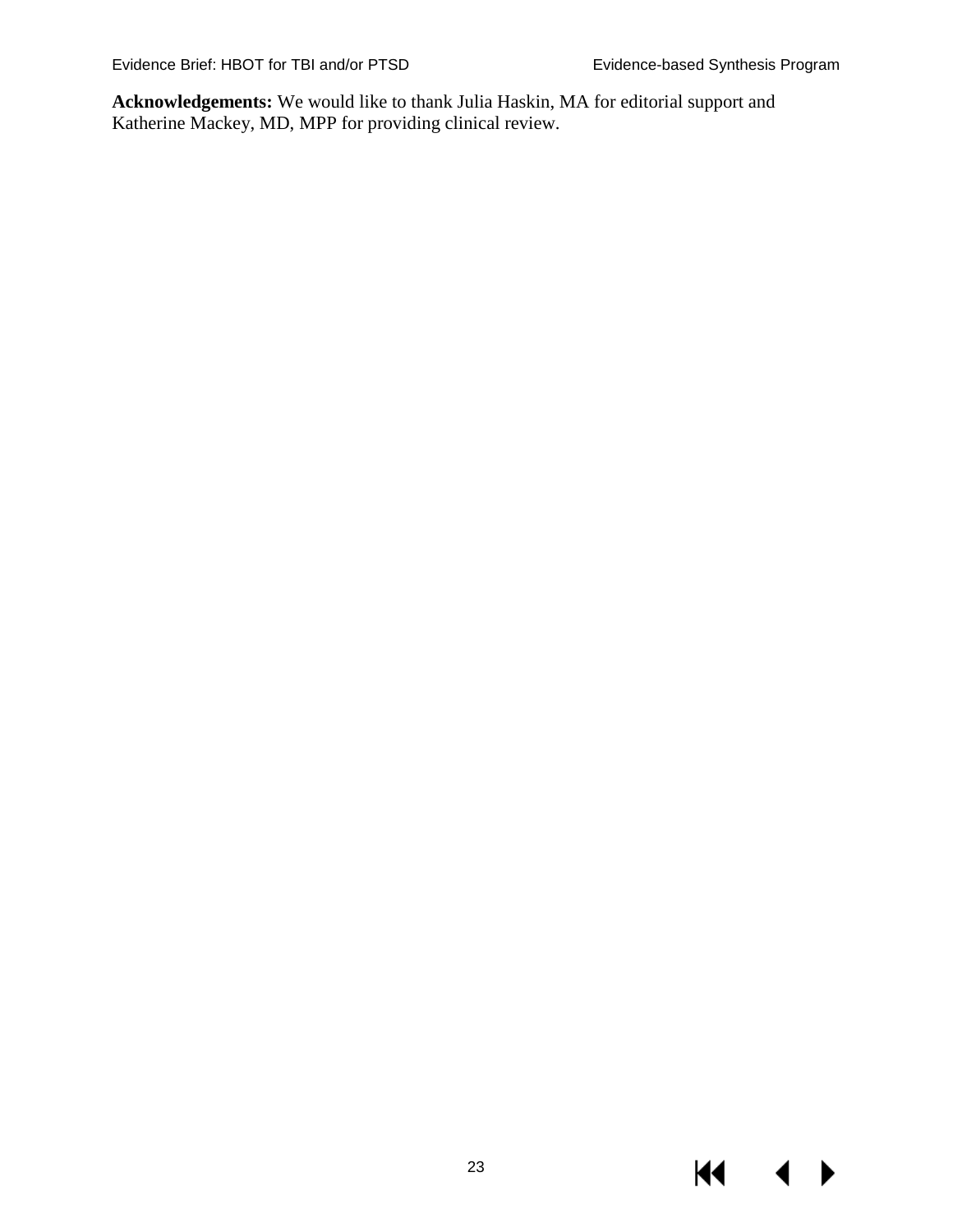### <span id="page-27-1"></span><span id="page-27-0"></span>**REFERENCES**

- <span id="page-27-9"></span>1. Weaver L. *Hyperbaric oxygen therapy indications: The Hyperbaric Oxygen Therapy Committee report.* Undersea and Hyperbaric Medical Society; 2014.
- 2. U.S. Food & Drug Administration. 510(k) clearances. *Medical Devices* 2017; overview and general information. Available at: [https://www.fda.gov/MedicalDevices/ProductsandMedicalProcedures/DeviceApprovalsa](https://www.fda.gov/MedicalDevices/ProductsandMedicalProcedures/DeviceApprovalsandClearances/510kClearances/) [ndClearances/510kClearances/.](https://www.fda.gov/MedicalDevices/ProductsandMedicalProcedures/DeviceApprovalsandClearances/510kClearances/) Accessed November 14, 2017.
- <span id="page-27-8"></span>3. Adams E. Hyperbaric oxygen therapy for traumatic brain injury and post traumatic stress disorder. *VA Technology Assessment Program.* 2010.
- 4. Lind F. A pro/con review comparing the use of mono- and multiplace hyperbaric chambers for critical care. *Diving Hyperb Med.* 2015;45(1):56-60.
- 5. Carney N, Totten AM, O'Reilly C, et al. Guidelines for the management of severe traumatic brain injury. *Neurosurgery.* 2017;80(1):6-15.
- 6. Prabhakaran K, Petrone P, Lombardo G, Stoller C, Policastro A, Marini CP. Mortality rates of severe traumatic brain injury patients: Impact of direct versus nondirect transfers. *Journal of Surgical Research.* 2017;219:66-71.
- <span id="page-27-2"></span>7. Stocchetti N, Zanier ER. Chronic impact of traumatic brain injury on outcome and quality of life: A narrative review. *Critical Care.* 2016;20(1):148.
- <span id="page-27-3"></span>8. Wilson L, Stewart W, Dams-O'Connor K, et al. The chronic and evolving neurological consequences of traumatic brain injury. *Lancet Neurol.* 2017;16(10):813-825.
- 9. McCrea M, Iverson GL, McAllister TW, et al. An integrated review of recovery after mild traumatic brain injury (mtbi): Implications for clinical management. *The Clinical Neuropsychologist.* 2009;23(8):1368-1390.
- 10. Lew HL, Tun C, Cifu DX. Prevalence of chronic pain, posttraumatic stress disorder, and persistent postconcussive symptoms in OIF/OEF veterans: Polytrauma clinical triad. *Journal of Rehabilitation Research and Development.* 2009;46(6):697.
- 11. Morissette SB, Woodward M, Kimbrel NA, et al. Deployment-related TBI, persistent postconcussive symptoms, PTSD, and depression in OEF/OIF veterans. *Rehabilitation Psychology.* 2011;56(4):340.
- 12. Carroll LJ, Cassidy JD, Cancelliere C, et al. Systematic review of the prognosis after mild traumatic brain injury in adults: Cognitive, psychiatric, and mortality outcomes: Results of the international collaboration on mild traumatic brain injury prognosis. *Arch Phys Med Rehabil.* 2014;95(3):S152-S173.
- <span id="page-27-4"></span>13. Cifu DX, Scholten J, Campbell EH. Traumatic brain injury, posttraumatic stress disorder, and pain diagnoses in OIF/OEF/OND veterans. *Journal of Rehabilitation Research and Development.* 2013;50(9):1169.
- <span id="page-27-5"></span>14. Taylor BC, Hagel EM, Carlson KF, et al. Prevalence and costs of co-occurring traumatic brain injury with and without psychiatric disturbance and pain among Afghanistan and Iraq war veteran V.A. users. *Med Care.* 2012;50(4):342-346.
- <span id="page-27-6"></span>15. Prince C, Bruhns ME. Evaluation and treatment of mild traumatic brain injury: The role of neuropsychology. *Brain Sciences.* 2017;7(8):105.
- <span id="page-27-7"></span>16. Centers for Disease Control and Prevention. Report to congress on traumatic brain injury in the United States: Epidemiology and rehabilitation. *Atlanta, GA: National Center for Injury Prevention and Control.* 2014:1-72.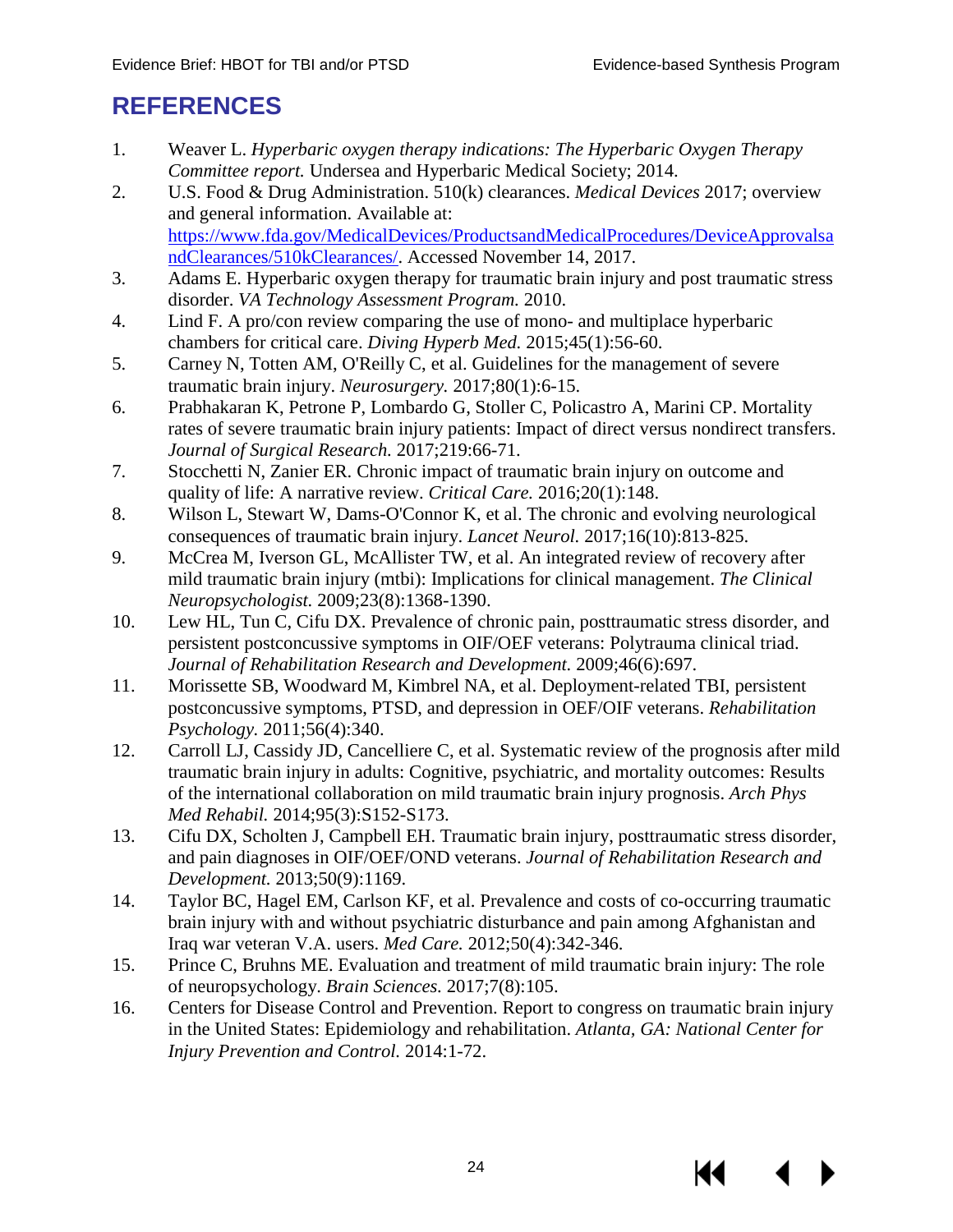- <span id="page-28-3"></span><span id="page-28-0"></span>17. Chen Y, Garcia GE, Huang W, Constantini S. The involvement of secondary neuronal damage in the development of neuropsychiatric disorders following brain insults. *Front Neurol.* 2014;5:22.
- 18. Eve DJ, Steele MR, Sanberg PR, Borlongan CV. Hyperbaric oxygen therapy as a potential treatment for post-traumatic stress disorder associated with traumatic brain injury. *Neuropsychiatric Disease & Treatment.* 2016;12:2689-2705.
- <span id="page-28-16"></span><span id="page-28-1"></span>19. Nygren-de Boussard C, Holm LW, Cancelliere C, et al. Nonsurgical interventions after mild traumatic brain injury: A systematic review. Results of the international collaboration on mild traumatic brain injury prognosis. *Arch Phys Med Rehabil.*  2014;95(3 Suppl):S257-264.
- <span id="page-28-15"></span><span id="page-28-2"></span>20. Cooper DB, Bunner AE, Kennedy JE, et al. Treatment of persistent post-concussive symptoms after mild traumatic brain injury: A systematic review of cognitive rehabilitation and behavioral health interventions in military service members and veterans. *Brain Imaging Behav.* 2015;9(3):403-420.
- 21. Veterans Affairs/Department of Defense. Clinical practice guidelines for the management of concussion-mild traumatic brain injury (mTBI). 2016.
- 22. Veterans Affairs/Department of Defense. Clinical practice guideline for the management of posttraumatic stress disorder and acute stress disorder. 2017.
- <span id="page-28-4"></span>23. Boussi-Gross R, Golan H, Fishlev G, et al. Hyperbaric oxygen therapy can improve post concussion syndrome years after mild traumatic brain injury - randomized prospective trial. *PLoS One.* 2013;8(11):e79995.
- <span id="page-28-13"></span>24. Cifu DX, Hart BB, West SL, Walker W, Carne W. The effect of hyperbaric oxygen on persistent postconcussion symptoms. *Journal of Head Trauma Rehabilitation.*  2014;29(1):11-20.
- <span id="page-28-14"></span>25. Wolf G, Cifu D, Baugh L, Carne W, Profenna L. The effect of hyperbaric oxygen on symptoms after mild traumatic brain injury. *J Neurotrauma.* 2012;29(17):2606-2612.
- <span id="page-28-11"></span>26. Bennett MH, Trytko B, Jonker B. Hyperbaric oxygen therapy for the adjunctive treatment of traumatic brain injury. *Cochrane Database of Systematic Reviews.*  2012;12:CD004609.
- <span id="page-28-6"></span>27. Hu Q, Manaenko A, Xu T, Guo Z, Tang J, Zhang JH. Hyperbaric oxygen therapy for traumatic brain injury: Bench-to-bedside. *Medical Gas Research.* 2016;6(2):102-110.
- <span id="page-28-5"></span>28. Harch PG, Andrews SR, Fogarty EF, et al. A phase I study of low-pressure hyperbaric oxygen therapy for blast-induced post-concussion syndrome and post-traumatic stress disorder. *J Neurotrauma.* 2012;29(1):168-185.
- <span id="page-28-12"></span>29. Holbach K, Wassmann H, Kolberg T. Improved reversibility of the traumatic midbrain syndrome using hyperbaric oxygen. *Acta Neurochirurgica.* 1974;30(3-4):247-256.
- <span id="page-28-7"></span>30. Harch PG. Hyperbaric oxygen in chronic traumatic brain injury: Oxygen, pressure, and gene therapy. *Medical Gas Research.* 2015;5:9.
- <span id="page-28-8"></span>31. Harch PG, Andrews SR, Fogarty EF, Lucarini J, Van Meter KW. Case control study: Hyperbaric oxygen treatment of mild traumatic brain injury persistent post-concussion syndrome and post-traumatic stress disorder. *Medical Gas Research.* 2017;7(3):156-174.
- <span id="page-28-9"></span>32. Bethesda Hyperbaric Oxygen Therapy. Hyperbaric miracles. *Hyperbaric Oxygen Therapy News, Military Injuries* 2016; [https://www.bethesdahbot.com/hyperbaric](https://www.bethesdahbot.com/hyperbaric-miracles/)[miracles/.](https://www.bethesdahbot.com/hyperbaric-miracles/) Accessed November 14, 2017.
- <span id="page-28-10"></span>33. Scutti S. Oxygen therapy brings 'remarkable' turnaround for toddler who fell in pool. *Health* 2017; [http://www.cnn.com/2017/07/21/health/oxygen-therapy-drowning-brain](http://www.cnn.com/2017/07/21/health/oxygen-therapy-drowning-brain-damage/index.html)[damage/index.html.](http://www.cnn.com/2017/07/21/health/oxygen-therapy-drowning-brain-damage/index.html) Accessed February 21, 2018.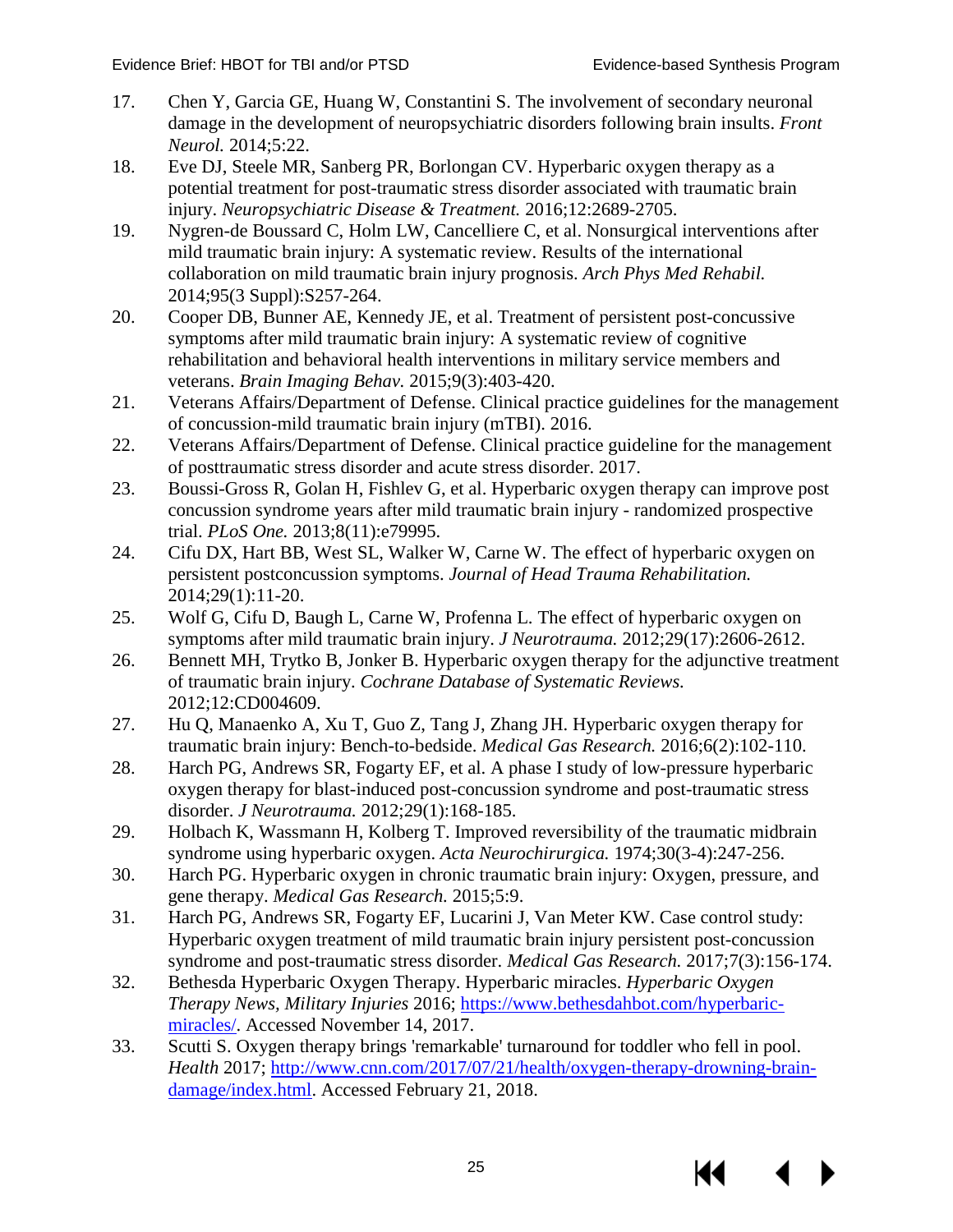KK

- <span id="page-29-5"></span><span id="page-29-0"></span>34. Beckman RL. USMC, Indiana, Texas and Oklahoma making hyperbaric oxygen therapy (HBOT) available to service members with TBI/PTSD/concussion. *PRWeb* [online journal article]. 2017; [http://www.prweb.com/releases/2017/05/prweb14356559.htm.](http://www.prweb.com/releases/2017/05/prweb14356559.htm) Accessed February 21, 2018.
- 35. U.S. Food & Drug Administration. Hyperbaric oxygen therapy: Don't be misled. 2013; [https://www.fda.gov/forconsumers/consumerupdates/ucm364687.htm.](https://www.fda.gov/forconsumers/consumerupdates/ucm364687.htm) Accessed February 21, 2018.
- 36. Hoge CW, Jonas WB. The ritual of hyperbaric oxygen and lessons for the treatment of persistent postconcussion symptoms in military personnel. *JAMA Internal Medicine.* 2015;175(1):53-54.
- 37. Hoge CW, Jonas WB. Hyperbaric oxygen treatment for persistent postconcussion symptoms--reply. *JAMA Internal Medicine.* 2015;175(7):1241.
- <span id="page-29-1"></span>38. Heuser G, Heuser S, Rodelander D, Aguilera O, Uszler M. Treatment of neurologically impaired adults and children with "mild" hyperbaric oxygen (1.3 ata and 24% oxygen). Paper presented at: The Proceedings of the 2nd International Symposium on Hyperbaric Oxygenation for Cerebral Palsy and the Brain-Injured Child. JT Joiner (ed). 2002.
- <span id="page-29-2"></span>39. Kazantseva NV. Mechanisms of curative effect of minimized hyperbaric treatment in cerebral ischemia. Paper presented at: The Proceedings of the 2nd International Symposium on Hyperbaric Oxygenation for Cerebral Palsy and the Brain-Injured Child. JT Joiner (ed). 2002; Flagstaff, AZ.
- 40. Figueroa XA. Déja vu: Delay, deny and wait 'til I die. 2013; [http://brainjury.org/blog/2013/11/07/deja-vu-delay-deny-and-wait-til-i-die/.](http://brainjury.org/blog/2013/11/07/deja-vu-delay-deny-and-wait-til-i-die/) Accessed February 16, 2018.
- 41. Figueroa XA. What the <#\$\*&!> is wrong with the DoD/VA HBOT studies?!! 2014; [http://brainjury.org/blog/2014/07/03/what-the-bleep-is-wrong-with-the-dodva-hbot](http://brainjury.org/blog/2014/07/03/what-the-bleep-is-wrong-with-the-dodva-hbot-studies/)[studies/.](http://brainjury.org/blog/2014/07/03/what-the-bleep-is-wrong-with-the-dodva-hbot-studies/) Accessed February 16, 2018.
- 42. Marois P, Mukherjee A, Ballaz L. Hyperbaric oxygen treatment for persistent postconcussion symptoms--a placebo effect? *JAMA Intern Med.* 2015;175(7):1239-1240.
- <span id="page-29-6"></span>43. May R. The case for hyperbaric oxygen. *SFTT on Hyperbaric Oxygen Therapy or HBOT* 2016; [http://sftt.org/case-hyperbaric-oxygen/.](http://sftt.org/case-hyperbaric-oxygen/) Accessed February 16, 2018.
- <span id="page-29-7"></span>44. May R. Meet Dr. David Cifu: VA gatekeeper for PTSD & TBI. *SFTT on Hyperbaric Oxygen Therapy or HBOT* 2017; [http://sftt.org/cifu-va-gatekeeper-for-ptsd-and-tbi/.](http://sftt.org/cifu-va-gatekeeper-for-ptsd-and-tbi/) Accessed February 16, 2018, 2018.
- 45. Wentling N. VA to offer unproven hyperbaric oxygen therapy to vets with PTSD. 2017; [https://www.stripes.com/news/va-to-offer-unproven-hyperbaric-oxygen-therapy-to-vets](https://www.stripes.com/news/va-to-offer-unproven-hyperbaric-oxygen-therapy-to-vets-with-ptsd-1.500265)[with-ptsd-1.500265.](https://www.stripes.com/news/va-to-offer-unproven-hyperbaric-oxygen-therapy-to-vets-with-ptsd-1.500265) Accessed February 16, 2018.
- 46. Zoroya G. Hyperbaric chamber treatments did not help with mild TBI. 2013; [https://www.usatoday.com/story/nation/2013/09/21/tbi-treatment-research-military](https://www.usatoday.com/story/nation/2013/09/21/tbi-treatment-research-military-hyperbaric-oxygen-chamber/2842695/)[hyperbaric-oxygen-chamber/2842695/.](https://www.usatoday.com/story/nation/2013/09/21/tbi-treatment-research-military-hyperbaric-oxygen-chamber/2842695/) Accessed February 16, 2018.
- <span id="page-29-3"></span>47. Berv D. The Float Zone. 2017; [http://www.myfloatzone.com/the-float](http://www.myfloatzone.com/the-float-blog/2017/3/17/syzf21ykth7hvl9kpjerio6ot7p8lj)[blog/2017/3/17/syzf21ykth7hvl9kpjerio6ot7p8lj.](http://www.myfloatzone.com/the-float-blog/2017/3/17/syzf21ykth7hvl9kpjerio6ot7p8lj) Accessed December 5, 2017.
- <span id="page-29-4"></span>48. Engel R. Float therapy: A new method in PTSD treatment; a veteran explains his passion for float therapy, a sensory deprivation technique that helps alleviate PTSD symptoms. *Military 1* 2016; [https://www.military1.com/ptsd/article/1641000014-float-therapy-a](https://www.military1.com/ptsd/article/1641000014-float-therapy-a-new-method-in-ptsd-treatment/)[new-method-in-ptsd-treatment/.](https://www.military1.com/ptsd/article/1641000014-float-therapy-a-new-method-in-ptsd-treatment/) Accessed November 14, 2017.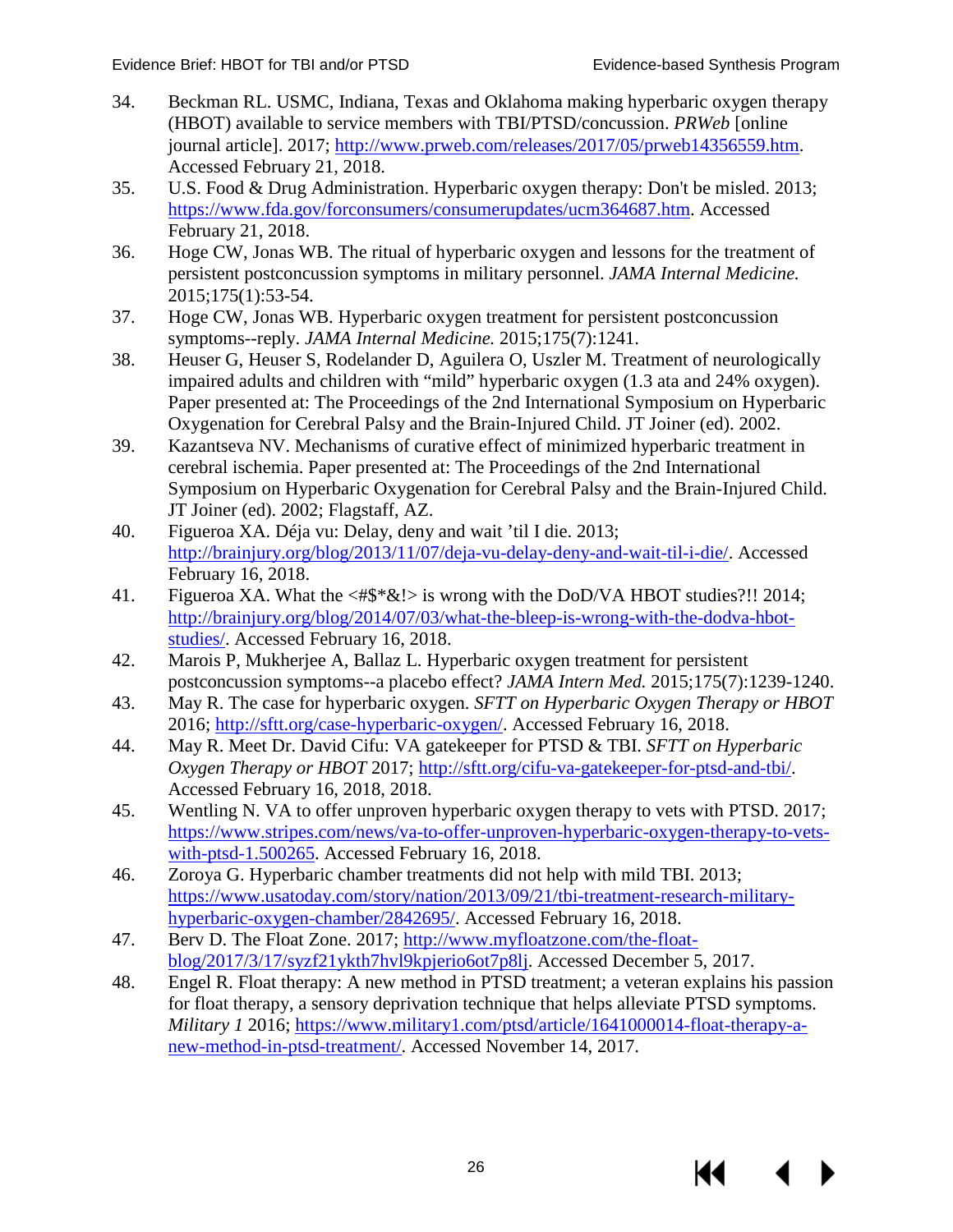- <span id="page-30-6"></span><span id="page-30-0"></span>49. Robinson KA, Chou R, Berkman ND, et al. Twelve recommendations for integrating existing systematic reviews into new reviews: EPC guidance. *J Clin Epidemiol.*  2016;70:38-44.
- <span id="page-30-7"></span><span id="page-30-1"></span>50. Wang F, Wang Y, Sun T, Yu HL. Hyperbaric oxygen therapy for the treatment of traumatic brain injury: A meta-analysis. *Neurological Sciences.* 2016;37(5):693-701.
- <span id="page-30-2"></span>51. Crawford C, Teo L, Yang E, Isbister C, Berry K. Is hyperbaric oxygen therapy effective for traumatic brain injury? A rapid evidence assessment of the literature and recommendations for the field. *Journal of Head Trauma Rehabilitation.* 2017;32(3):E27- E37.
- <span id="page-30-3"></span>52. Xie Z, Zhuang M, Lin L, Xu H, Chen L, Hu L. Changes of plasma c-reactive protein in patients with craniocerebral injury before and after hyperbaric oxygenation. *Neural Regeneration Research.* 2007;2(5):314-317.
- <span id="page-30-4"></span>53. Wolf EG, Prye J, Michaelson R, Brower G, Profenna L, Boneta O. Hyperbaric side effects in a traumatic brain injury randomized clinical trial. *Undersea Hyperb Med.*  2012;39(6):1075-1082.
- <span id="page-30-8"></span>54. Wolf EG, Baugh LM, Kabban CM, Richards MF, Prye J. Cognitive function in a traumatic brain injury hyperbaric oxygen randomized trial. *Undersea & Hyperbaric Medicine.* 2015;42(4):313-332.
- <span id="page-30-10"></span>55. Walker WC, Franke LM, Cifu DX, Hart BB. Randomized, sham-controlled, feasibility trial of hyperbaric oxygen for service members with postconcussion syndrome: Cognitive and psychomotor outcomes 1 week postintervention. *Neurorehabilitation & Neural Repair.* 2014;28(5):420-432.
- 56. Shi X, Tang Z, Xiong B, et al. Cerebral perfusion spect imaging for assessment of the effect of hyperbaric oxygen therapy on patients with postbrain injury neural status. *Chinese Journal of Traumatology= Zhonghua Chuang Shang Za Zhi.* 2003;6(6):346-349.
- <span id="page-30-5"></span>57. Rockswold SB, Rockswold GL, Zaun DA, et al. A prospective, randomized clinical trial to compare the effect of hyperbaric to normobaric hyperoxia on cerebral metabolism, intracranial pressure, and oxygen toxicity in severe traumatic brain injury. *Journal of Neurosurgery.* 2010;112(5):1080-1094.
- 58. Rockswold SB, Rockswold GL, Zaun DA, Liu J. A prospective, randomized phase II clinical trial to evaluate the effect of combined hyperbaric and normobaric hyperoxia on cerebral metabolism, intracranial pressure, oxygen toxicity, and clinical outcome in severe traumatic brain injury. *Journal of Neurosurgery.* 2013;118(6):1317-1328.
- <span id="page-30-9"></span>59. Rockswold GL, Ford SE, Anderson DC, Bergman TA, Sherman RE. Results of a prospective randomized trial for treatment of severely brain-injured patients with hyperbaric oxygen. *Journal of Neurosurgery.* 1992;76(6):929-934.
- 60. Rockswold G, Ford S. Preliminary results of a prospective randomized trial for treatment of severely brain-injured patients with hyperbaric oxygen. *Minnesota Medicine.*  1985;68(7):533-535.
- 61. Ren H, Wang W, Ge Z, Zhang J. Clinical, brain electric earth map, endothelin and transcranial ultrasonic doppler findings after hyperbaric oxygen treatment for severe brain injury. *Chinese Medical Journal.* 2001;114(4):387-390.
- 62. Ren H, Wang W, Ge Z. Glasgow coma scale, brain electric activity mapping and Glasgow Outcome Scale after hyperbaric oxygen treatment of severe brain injury. *Chinese Journal of Traumatology= Zhonghua Chuang Shang Za Zhi.* 2001;4(4):239-241.